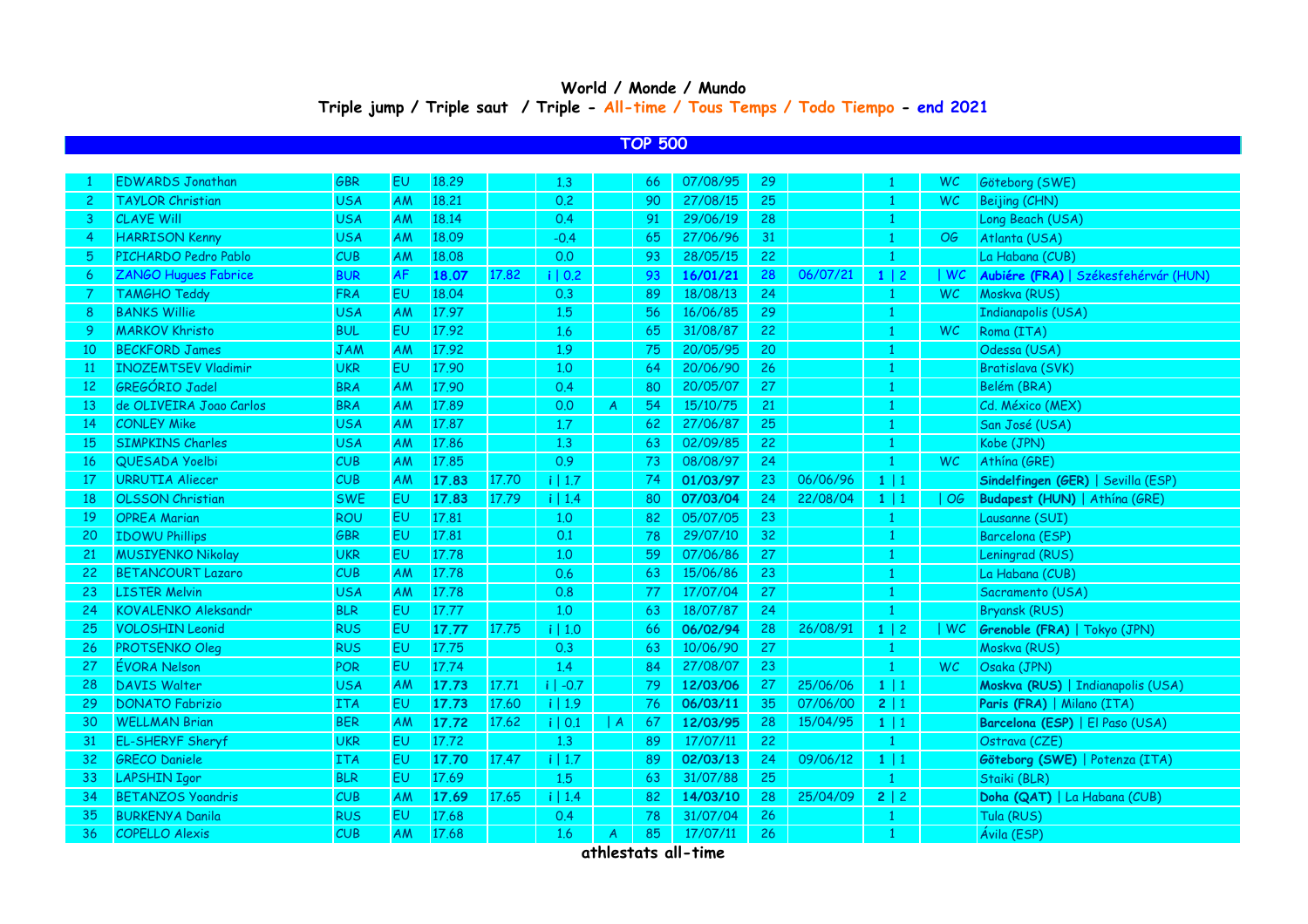| 37 | <b>CRADDOCK Omar</b>           | <b>USA</b> | <b>AM</b> | 17.68 |       | 0.0       |   | 91 | 20/04/19 | 28              |          | -1             |     | Long Beach (USA)                         |
|----|--------------------------------|------------|-----------|-------|-------|-----------|---|----|----------|-----------------|----------|----------------|-----|------------------------------------------|
| 38 | <b>JAROS Ralf</b>              | <b>GER</b> | EU.       | 17.66 |       | 1.7       |   | 65 | 30/06/91 | 26              |          | $\overline{1}$ |     | Frankfurt (GER)                          |
| 39 | <b>YAKOVLEV Aleksandr</b>      | <b>UKR</b> | EU        | 17.65 |       | 1.0       |   | 57 | 06/06/87 | 30              |          | -1             |     | Moskva (RUS)                             |
| 40 | <b>KAPUSTIN Denis</b>          | <b>RUS</b> | EU        | 17.65 |       | 0.8       |   | 70 | 09/07/98 | 28              |          | $\overline{c}$ |     | Oslo (NOR)                               |
| 41 | <b>DOUGLAS Nathan</b>          | GBR        | EU        | 17.64 |       | 1.4       |   | 82 | 10/07/05 | 23              |          | $\mathbf{1}$   |     | Manchester (GBR)                         |
| 42 | <b>BELL Kenta</b>              | <b>USA</b> | AM        | 17.63 |       | 0.9       |   | 77 | 21/04/02 | 25              |          | 1c2            |     | Walnut (USA)                             |
| 43 | DÍAZ Andy                      | CUB        | AM        | 17.63 |       | 1.6       |   | 95 | 04/06/21 | 26              |          | $\mathbf{1}$   |     | La Habana (CUB)                          |
| 44 | <b>GARCIA Yoel</b>             | CUB        | <b>AM</b> | 17.62 | 17.47 | $i$   1.8 |   | 73 | 01/03/97 | 24              | 09/07/95 | 2 1            |     | Sindelfingen (GER)   Bad Cannstadt (GER) |
| 45 | <b>GIRAT Arnie David</b>       | CUB        | AM        | 17.62 |       | $-0.2$    |   | 84 | 25/04/09 | 25              |          | $\mathbf{3}$   |     | La Habana (CUB)                          |
| 46 | <b>PLEKHANOV Vladimir</b>      | <b>RUS</b> | EU        | 17.60 |       | 0.6       |   | 58 | 04/08/85 | 27 <sup>°</sup> |          | $\overline{2}$ |     | Leningrad (RUS)                          |
| 47 | <b>CAMARA</b> Pierre           | <b>FRA</b> | EU        | 17.59 | 17.34 | i   1.5   |   | 65 | 13/03/93 | 28              | 01/08/92 | 1   1q2        | OG  | Toronto (CAN)   Barcelona (ESP)          |
| 48 | <b>SOKOV Vasiliy</b>           | <b>RUS</b> | EU        | 17.59 |       | 0.3       |   | 68 | 19/06/93 | 25              |          |                |     | Moskva (RUS)                             |
| 49 | <b>FRIEDEK Charles-Michael</b> | GER        | EU        | 17.59 |       | 0.8       |   | 71 | 23/07/97 | 26              |          | -1             |     | Hamburg (GER)                            |
| 50 | <b>SANDS Leevan</b>            | <b>BAH</b> | <b>AM</b> | 17.59 |       | 0.9       |   | 81 | 21/08/08 | 27              |          | 3              | OG  | Beijing (CHN)                            |
| 51 | LI Yanxi                       | CHN        | <b>AS</b> | 17.59 |       | 0.0       |   | 83 | 26/10/09 | 26              |          |                |     | Jinan (CHN)                              |
| 52 | <b>SAKIRKIN Oleg</b>           | <b>KAZ</b> | <b>AS</b> | 17.58 |       | 1.5       |   | 66 | 23/07/89 | 23              |          | $\overline{2}$ |     | Gorkiy (RUS)                             |
| 53 | <b>WILSON Aarik</b>            | <b>USA</b> | AM        | 17.58 |       | 1.6       |   | 82 | 03/08/07 | 25              |          |                |     | London (GBR)                             |
| 54 | <b>REVÉ Ernesto</b>            | CUB        | AM        | 17.58 |       | $-1.7$    |   | 92 | 07/02/14 | 22              |          | $\overline{c}$ |     | La Habana (CUB)                          |
| 55 | <b>DONG Bin</b>                | CHN        | <b>AS</b> | 17.58 |       | $-0.2$    |   | 88 | 16/08/16 | 28              |          | 3              | OG  | Río de Janeiro (BRA)                     |
| 56 | <b>CONNOR Keith</b>            | GBR        | EU        | 17.57 |       | 0.0       | A | 57 | 05/06/82 | 25              |          | -1             |     | Provo (USA)                              |
| 57 | <b>VALYUKEVITCH Dmitrij</b>    | <b>BLR</b> | EU        | 17.57 |       | 0.2       |   | 81 | 19/07/03 | 22              |          |                |     | Bydgoszcz (POL)                          |
| 58 | <b>ZHU Yaming</b>              | CHN        | <b>AS</b> | 17.57 |       | 1.7       |   | 94 | 05/08/21 | 27              |          | $\mathbf{2}$   | OG  | Tokyo (JPN)                              |
| 59 | <b>BRUZIKS Maris</b>           | LAT        | EU        | 17.56 |       | 1.9       |   | 62 | 03/09/88 | 26              |          | $\overline{1}$ |     | Riga (LAT)                               |
| 60 | <b>GRISHCHENKOV Vasiliy</b>    | <b>RUS</b> | EU        | 17.55 |       | 0.3       |   | 58 | 19/06/83 | 25              |          |                |     | Moskva (RUS)                             |
| 61 | <b>HELAN Serge</b>             | <b>FRA</b> | EU        | 17.55 |       | 0.9       |   | 64 | 13/08/94 | 30              |          | $\overline{c}$ |     | Helsinki (FIN)                           |
| 62 | TSIÁMIS Dimítrios              | GRE        | EU        | 17.55 |       | 0.8       |   | 82 | 18/06/06 | 24              |          |                |     | Thessaloníki (GRE)                       |
| 63 | <b>BESKROVNIY Aleksandr</b>    | <b>RUS</b> | EU        | 17.53 |       | 1.0       |   | 60 | 19/06/83 | 23              |          | $\overline{2}$ |     | Moskva (RUS)                             |
| 64 | <b>HOFFMANN Zdzislaw</b>       | POL        | EU        | 17.53 |       | 1.6       |   | 59 | 04/06/85 | 26              |          |                |     | Madrid (ESP)                             |
| 65 | <b>VALYUKEVITCH Gennadiy</b>   | <b>BLR</b> | EU        | 17.53 |       | 1.0       |   | 58 | 01/06/86 | 28              |          | $\overline{1}$ |     | Erfurt (GER)                             |
| 66 | <b>JOYNER AI</b>               | <b>USA</b> | <b>AM</b> | 17.53 |       | 1.6       |   | 60 | 26/06/87 | 27              |          | Q              |     | San José (USA)                           |
| 67 | <b>MIKULAS Milan</b>           | CZE        | EU        | 17.53 |       | 0.9       |   | 63 | 17/06/88 | 25              |          |                |     | Praha (CZE)                              |
| 68 | <b>DENISHCHIK Oleg</b>         | <b>BLR</b> | EU        | 17.53 |       | 1.9       |   | 69 | 12/07/91 | 22              |          | $\overline{c}$ |     | Kyiv (UKR)                               |
| 69 | <b>GLAVATSKIY Aleksandr</b>    | <b>BLR</b> | EU        | 17.53 |       | 0.5       |   | 70 | 12/08/98 | 28              |          | $\overline{2}$ |     | Zürich (SUI)                             |
| 70 | <b>ADAMS Lyukman</b>           | <b>RUS</b> | EU        | 17.53 |       | 1.8       |   | 88 | 27/05/12 | 24              |          | $\mathbf{1}$   |     | Sochi (RUS)                              |
| 71 | dos SANTOS Almir               | <b>BRA</b> | AM        | 17.53 |       | 0.3       |   | 93 | 12/05/18 | 25              |          | $\mathbf{1}$   |     | <b>Baie Mahault (FRA)</b>                |
| 72 | <b>TOSCA Osniel</b>            | <b>CUB</b> | AM        | 17.52 |       | 1.0       |   | 84 | 12/05/07 | 23              |          |                |     | Caracas (VEN)                            |
| 73 | <b>HESS Max</b>                | GER        | EU        | 17.52 | 17.20 | i   0.5   |   | 96 | 03/03/17 | 21              | 09/07/16 | $1q1$   1      |     | Beograd (SRB)   Amsterdam (NED)          |
| 74 | <b>MARTINEZ Alexander</b>      | CUB        | AM        | 17.51 |       | 1.4       |   | 77 | 23/07/05 | 28              |          |                |     | Bern (SUI)                               |
| 75 | <b>MAI Volker</b>              | GER        | EU        | 17.50 |       | 0.3       |   | 66 | 23/06/85 | 19              |          | $\mathbf{1}$   |     | Erfurt (GER)                             |
| 76 | <b>DENDY Marquis</b>           | <b>USA</b> | AM        | 17.50 |       | 1.2       |   | 92 | 12/06/15 | 23              |          | c1             |     | Eugene (USA)                             |
| 77 | <b>DIMITROV Rostislav</b>      | <b>BUL</b> | EU.       | 17.49 |       | 1.4       |   | 74 | 25/08/99 | 25              |          | $\overline{2}$ | WC. | Sevilla (ESP)                            |
|    |                                |            |           |       |       |           |   |    |          |                 |          |                |     |                                          |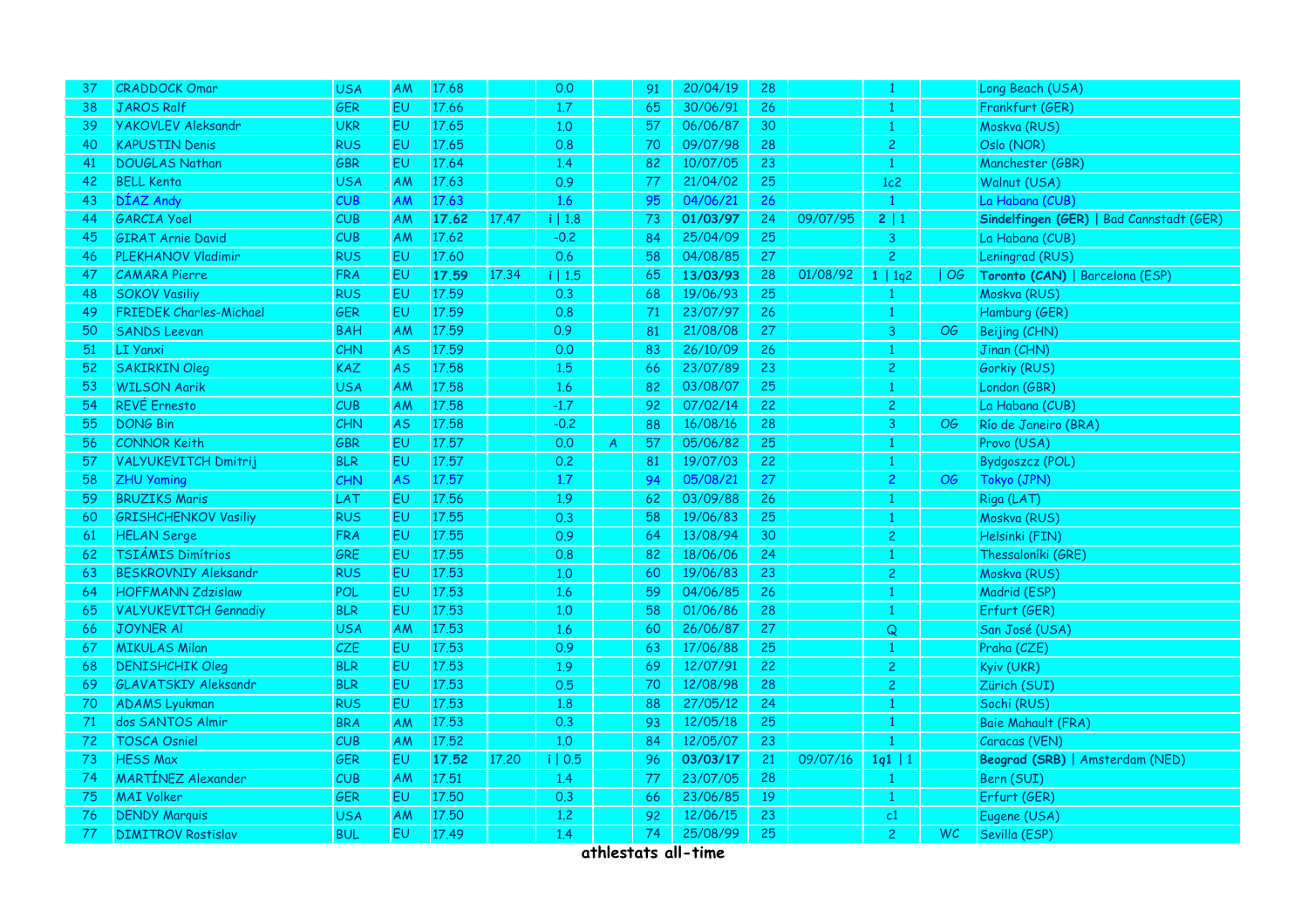| 78         | <b>LEWIS Randy</b>             | GRN        | <b>AM</b> | 17.49 |       | 0.0     |    | 78 | 22/05/08 | 30              |          |                |           | São Paulo (BRA)                 |
|------------|--------------------------------|------------|-----------|-------|-------|---------|----|----|----------|-----------------|----------|----------------|-----------|---------------------------------|
| 79         | <b>HERNÁNDEZ Osviel</b>        | CUB        | AM        | 17.49 |       | 1.7     |    | 89 | 03/02/12 | 23              |          | $\mathbf{1}$   |           | La Habana (CUB)                 |
| 80         | DÍAZ FORTUN Jordan Alejandro   | CUB        | <b>AM</b> | 17.49 |       | 0.1     |    | 01 | 03/07/19 | 18              |          | $\mathbf{1}$   |           | Camagüey (CUB)                  |
| 81         | <b>REYNA Jorge</b>             | CUB        | AM        | 17.48 |       | 1.9     |    | 63 | 27/02/87 | 24              |          |                |           | Santiago de Cuba (CUB)          |
| 82         | <b>ROMAIN Jerome</b>           | <b>DMA</b> | AM        | 17.48 |       | 1.6     |    | 71 | 05/08/95 | 24              |          | Q              | <b>WC</b> | Göteborg (SWE)                  |
| 83         | <b>COMPAORÉ Benjamin</b>       | <b>FRA</b> | EU        | 17.48 |       | $-0.1$  |    | 87 | 14/09/14 | 27              |          | $\mathbf{1}$   |           | Marrakech (MAR)                 |
| 84         | <b>BENARD Chris</b>            | <b>USA</b> | AM        | 17.48 |       | 0.0     |    | 90 | 23/06/17 | 27              |          | $\overline{2}$ |           | Sacramento (USA)                |
| 85         | <b>WU Ruiting</b>              | <b>CHN</b> | <b>AS</b> | 17.47 |       | 0.7     |    | 95 | 03/08/19 | 24              |          | -1             |           | Shenyang (CHN)                  |
| 86         | <b>LORRAWAY Ken</b>            | <b>AUS</b> | OC        | 17.46 |       | 1.7     |    | 56 | 07/08/82 | 26              |          |                |           | London (GBR)                    |
| 87         | <b>LEONOV Aleksandr</b>        | <b>BLR</b> | EU        | 17.45 |       | 1.9     |    | 62 | 24/05/87 | 25              |          | -1             |           | Sochi (RUS)                     |
| 88         | <b>CAMOSSI Paolo</b>           | <b>ITA</b> | EU        | 17.45 |       | 1.5     |    | 74 | 07/06/00 | 26              |          | $\overline{2}$ |           | Milano (ITA)                    |
| 89         | <b>RUSAN Timothy</b>           | <b>USA</b> | AM        | 17.45 | 17.37 | i   1.7 |    | 77 | 01/03/03 | 26              | 17/07/04 | 1   4          |           | Boston (USA)   Sacramento (USA) |
| 90         | <b>TAILLEPIERRE Karl</b>       | <b>FRA</b> | EU        | 17.45 |       | 1.0     |    | 76 | 16/07/05 | 29              |          | -1             |           | Angers (FRA)                    |
| 91         | <b>RAPINIER Yoann</b>          | <b>FRA</b> | EU        | 17.45 |       | 0.9     |    | 89 | 13/07/13 | 24              |          | $\overline{2}$ |           | Paris (FRA)                     |
| 92         | <b>SANEYEV Viktor</b>          | GEO        | AS        | 17.44 |       | $-1.0$  |    | 45 | 17/10/72 | 27              |          |                |           | Soukhoumi (GEO)                 |
| 93         | <b>GAMLIN Dirk</b>             | <b>GER</b> | EU        | 17.44 |       | 2.0     |    | 63 | 07/07/85 | 22              |          |                |           | Dresden (GER)                   |
| 94         | <b>KURENNOY Andrey</b>         | <b>RUS</b> | EU        | 17.44 |       | 0.4     |    | 72 | 09/07/97 | 25              |          | -1             |           | Tula (RUS)                      |
| 95         | <b>CARTER LaMark</b>           | <b>USA</b> | AM        | 17.44 |       | 1.7     |    | 70 | 20/06/98 | 28              |          | $\overline{1}$ |           | New Orleans (USA)               |
| 96         | SPASOVKHODSKIY Igor            | <b>RUS</b> | EU        | 17.44 |       | 0.9     |    | 79 | 06/08/01 | 22              |          | 3              | WC.       | Edmonton (CAN)                  |
| 97         | <b>BOUSCHEN Peter</b>          | <b>GER</b> | EU        | 17.43 |       | 0.0     |    | 60 | 02/06/88 | 28              |          | -1             |           | Düsseldorf (GER)                |
| 98         | ZALAGGÍTIS Konstadínos         | GRE        | EU        | 17.43 |       | 1.5     |    | 80 | 30/06/02 | 22              |          |                |           | Haniá (GRE)                     |
| 99         | <b>FUENTES Héctor Dairo</b>    | CUB        | AM        | 17.43 |       | 1.3     |    | 88 | 19/07/08 | 20              |          | $\mathbf{2}$   |           | La Habana (CUB)                 |
| 100        | PETRENKO Aleksandr             | <b>RUS</b> | EU        | 17.43 |       | 1.5     |    | 83 | 20/07/08 | 25              |          | $\overline{c}$ |           | Kazan (RUS)                     |
| 101        | <b>SCOTT Donald</b>            | <b>USA</b> | AM        | 17.43 |       | $-0.5$  |    | 92 | 06/06/19 | 27              |          | 3              |           | Roma (ITA)                      |
| 102        | <b>TRIKI Yasser Mohamed</b>    | <b>ALG</b> | <b>AF</b> | 17.43 |       | 1.0     |    | 97 | 05/08/21 | 24              |          | 5              |           | Tokyo (JPN)                     |
| 103        | <b>FEDOROV Aleksey</b>         | <b>RUS</b> | EU        | 17.42 |       | 1.9     |    | 91 | 29/05/15 | 24              |          | -1             |           | Sochi (RUS)                     |
| 104        | <b>HERBERT John</b>            | <b>GBR</b> | EU        | 17.41 |       | 0.0     |    | 62 | 02/09/85 | 23              |          | 3              |           | Kobe (JPN)                      |
| 105        | <b>RUTHERFORD Frank</b>        | <b>BAH</b> | AM        | 17.41 |       | $-0.8$  |    | 64 | 17/05/92 | 28              |          | $\overline{c}$ |           | São Paulo (BRA)                 |
| 106        | <b>MARTIROSYAN Armen</b>       | <b>ARM</b> | AS        | 17.41 |       |         | A  | 69 | 05/06/98 | 29              |          |                |           | Gyumri (ARM)                    |
| 107        | <b>KARAILIEV Momchil</b>       | <b>BUL</b> | EU        | 17.41 |       | 1.4     |    | 82 | 27/06/09 | 27              |          |                |           | Sofia (BUL)                     |
| 108        | <b>ZHU Shujing</b>             | CHN        | <b>AS</b> | 17.41 |       | $-0,2$  |    | 85 | 26/10/09 | 24              |          | $\overline{2}$ |           | Jinan (CHN)                     |
| 109        | PEREZ DUENAS Pedro             | CUB        | AM        | 17.40 |       | 0.4     | A. | 52 | 05/08/71 | 19              |          |                |           | Cali (COL)                      |
| 110        | <b>GROKHOVSKIY Oleg</b>        | <b>KAZ</b> | AS.       | 17.40 |       | 1.9     |    | 68 | 08/09/91 | 23              |          | $\overline{2}$ |           | Almaty (KAZ)                    |
| <b>111</b> | <b>LAINE Samyr</b>             | HAI        | <b>AM</b> | 17.39 |       | 1.3     | A  | 84 | 24/07/09 | 25              |          |                |           | Bogotá (COL)                    |
| 112        | <b>SILVA Jonathan Henrique</b> | <b>BRA</b> | AM        | 17.39 |       | 1.8     |    | 91 | 31/03/12 | 21              |          | -1             |           | São Paulo (BRA)                 |
| 113        | <b>MARKOV Gennadiy</b>         | <b>RUS</b> | EU        | 17.38 |       | 1,0     |    | 67 | 29/05/94 | 27              |          |                |           | Stavropol (RUS)                 |
| 114        | <b>KAPEK Julien</b>            | <b>FRA</b> | EU        | 17.38 |       | $-0.1$  |    | 79 | 21/07/06 | 27              |          | -1             |           | Tomblaine (FRA)                 |
| 115        | NÁPOLES Cristian               | CUB        | AM        | 17.38 |       | 0.8     |    | 98 | 29/09/19 | 21              |          | 5f             | <b>WC</b> | Doha (QAT)                      |
| 116        | <b>BORDUKOV Vyacheslav</b>     | <b>RUS</b> | EU        | 17.37 |       | 0.7     |    | 59 | 19/05/84 | 25 <sub>1</sub> |          | $\overline{2}$ |           | Sofia (BUL)                     |
| 117        | <b>ASADOV Vasif</b>            | <b>AZE</b> | <b>AS</b> | 17.37 | 17.33 | i   1.1 |    | 65 | 12/02/88 | 23              | 18/06/90 | 2 1            |           | Volgograd (RUS)   Bryansk (RUS) |
| 118        | <b>BOUGUETAÏB Tarik</b>        | <b>MAR</b> | <b>AF</b> | 17.37 |       | 2.0     |    | 81 | 14/07/07 | 26              |          | -1             |           | Khémisset (MAR)                 |
|            |                                |            |           |       |       |         |    |    |          |                 |          |                |           |                                 |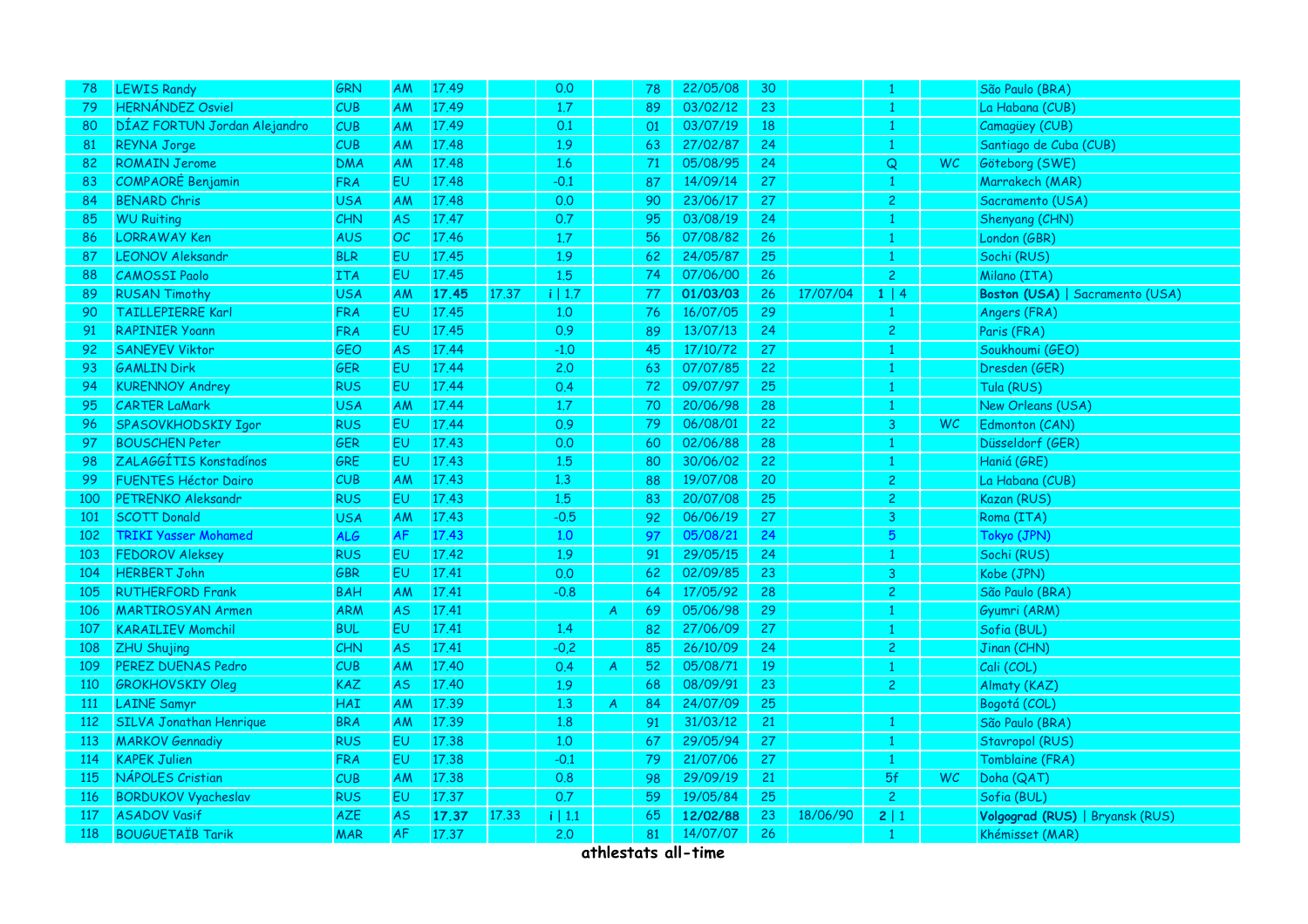| <b>ER Necatí</b>              | <b>TUR</b>            | AS.       | 17.37 | 1.1                                                |               | 97 | 14/07/19 | 22 |          |                |           | Gävle (SWE)                     |
|-------------------------------|-----------------------|-----------|-------|----------------------------------------------------|---------------|----|----------|----|----------|----------------|-----------|---------------------------------|
| <b>KIMBLE Ray</b>             | <b>USA</b>            | AM        | 17.36 | 1.3                                                |               | 53 | 09/05/87 | 34 |          |                |           | Modesto (USA)                   |
| <b>CHERNIKOV Vladimir</b>     | <b>UZB</b>            | <b>AS</b> | 17.36 | 1.8                                                |               | 59 | 21/08/88 | 29 |          |                |           | Odessa (UKR)                    |
| <b>UUDMÄE Jaak</b>            | <b>EST</b>            | EU        | 17.35 | $-0.3$                                             |               | 54 | 25/07/80 | 26 |          | -1             | OG        | Moskva (RUS)                    |
| PASTUSINSKI Jacek             | <b>POL</b>            | EU        | 17.35 | 1.7                                                |               | 64 | 31/08/87 | 23 |          | 5              | <b>WC</b> | Roma (ITA)                      |
| CAO Shuo                      | CHN                   | <b>AS</b> | 17.35 | 0.2                                                |               | 91 | 14/04/12 | 21 |          | $\overline{c}$ |           | Zhaoqing (CHN)                  |
| <b>MOKOENA Godfrey Khotso</b> | <b>RSA</b>            | <b>AF</b> | 17.35 | 0.2                                                |               | 85 | 14/09/14 | 29 |          | $\overline{c}$ |           | Marrakech (MAR)                 |
| <b>DALLAVALLE Andrea</b>      | <b>ITA</b>            | EU        | 17.35 | 1.7                                                |               | 99 | 12/06/21 | 22 |          | -1             |           | Grosseto (ITA)                  |
| <b>ZOU Zhenxian</b>           | CHN                   | <b>AS</b> | 17.34 | 0.3                                                |               | 55 | 05/09/81 | 26 |          | $\overline{c}$ |           | Roma (ITA)                      |
| CADO Jan                      | CZE                   | EU        | 17.34 | 0.1                                                |               | 63 | 26/05/84 | 21 |          |                |           | Bratislava (SVK)                |
| <b>MDHLONGWA Ndabazihle</b>   | <b>ZIM</b>            | <b>AF</b> | 17.34 | 1.6                                                |               | 73 | 28/03/98 | 25 |          |                |           | Lafayette (USA)                 |
| FOFANA Colomba                | <b>FRA</b>            | EU.       | 17.34 | 0.1                                                |               | 77 | 25/05/08 | 31 |          | $\overline{1}$ |           | Forbach (FRA)                   |
| <b>YEMETS Grigoriy</b>        | <b>UKR</b>            | EU        | 17.33 | i   0.2                                            |               | 57 | 03/03/84 | 27 | 09/09/84 | $1 \mid 2$     |           | Göteborg (SWE)   Donetsk (UKR)  |
| <b>ZINSER Wolfgang</b>        | GER                   | EU        | 17.33 | 1.6                                                |               | 64 | 23/09/88 | 24 |          | $\mathbf{1}$   |           | Düsseldorf (GER)                |
| <b>TARANOV Vyacheslav</b>     | <b>RUS</b>            | EU        | 17.33 | 0.6                                                |               | 75 | 22/06/97 | 22 |          |                |           | Vladimir (RUS)                  |
| <b>GUSHCHINSKIY Viktor</b>    | <b>RUS</b>            | EU        | 17.33 | i   0.3                                            |               | 78 | 04/02/06 | 28 | 31/07/04 | $1 \mid 2$     |           | Samara (RUS)   Tula (RUS)       |
| <b>SILVA Anizio Souza</b>     | <b>BRA</b>            | AM        | 17.32 | 1.5                                                |               | 69 | 08/08/93 | 24 |          | -1             |           | La Chaux-de-Fonds (SUI)         |
| <b>MURPHY Andrew</b>          | <b>AUS</b>            | OC.       | 17.32 | 1.7                                                |               | 69 | 25/08/99 | 30 |          | $\overline{4}$ | <b>WC</b> | Sevilla (ESP)                   |
| <b>YASTREBOV Viktor</b>       | <b>UKR</b>            | EU        | 17.32 | 0.7                                                |               | 82 | 13/06/04 | 22 |          | 1              |           | Kyiv (UKR)                      |
| <b>DREHMEL Jorg</b>           | GER                   | EU        | 17.31 | 1.5                                                |               | 45 | 04/09/72 | 27 |          | $\overline{2}$ | OG        | München (GER)                   |
| PARYGIN Igor                  | <b>RUS</b>            | EU        | 17.31 | 2.0                                                |               | 67 | 09/07/88 | 21 |          |                |           | Tallinn (EST)                   |
| <b>ZHOU Sixin</b>             | <b>CHN</b>            | AS.       | 17.31 | 1.9                                                |               | 67 | 03/10/90 | 23 |          | $\overline{2}$ |           | Beijing (CHN)                   |
| <b>FRIESS Jörg</b>            | GER                   | EU        | 17.31 | i   0.0                                            |               | 68 | 02/02/91 | 23 | 31/08/90 | $1 \mid 4$     |           | Mannheim (GER)   Split (CRO)    |
| de MELO Alexsandro            | <b>BRA</b>            | AM        | 17.31 | 0.4                                                | A             | 95 | 24/04/19 | 24 |          | 1              |           | Cochabamba (BOL)                |
| <b>SOROKIN Dmitriy</b>        | <b>RUS</b>            | EU        | 17.31 | 0.0                                                |               | 92 | 27/07/19 | 27 |          |                |           | Cheboksary (RUS)                |
| <b>ABBYASOV Shamil</b>        | KGZ                   | AS        | 17.30 | i   1.0                                            |               | 57 | 21/02/81 | 24 | 15/05/83 | 1 1            |           | Grenoble (FRA)   Tashkent (UZB) |
| <b>ELBE Jörg</b>              | <b>GER</b>            | EU        | 17.30 | 1.9                                                |               | 64 | 02/08/85 | 21 |          | -1             |           | Dresden (GER)                   |
| <b>ZENG Lizhi</b>             | CHN                   | <b>AS</b> | 17.30 | 0.0                                                |               | 73 | 07/09/95 | 22 |          |                |           | Changchun (CHN)                 |
| <b>KOCHKIN Sergey</b>         | <b>RUS</b>            | EU        | 17.30 |                                                    |               | 70 | 16/06/96 | 26 |          |                |           | Rostov-na-Donu (RUS)            |
| <b>CALVO Michael</b>          | CUB                   | AM        | 17.30 | 0.2                                                |               | 77 | 13/02/97 | 20 |          |                |           | La Habana (CUB)                 |
| <b>ACHIKE Onochie</b>         | GBR                   | EU        | 17.30 | 1.0                                                |               | 75 | 23/09/00 | 25 |          | Q              | OG        | Sydney (AUS)                    |
| <b>SAVOLAYNEN Mykola</b>      | <b>UKR</b>            | EU.       | 17.30 | 0.0                                                |               | 80 | 24/05/07 | 27 |          |                |           | Kyiv (UKR)                      |
| <b>SAMITOV Ruslan</b>         | <b>RUS</b>            | EU        | 17.30 | i   1.9                                            |               | 91 | 02/03/13 | 22 | 07/06/12 | 2 1            |           | Göteborg (SWE)   Penza (RUS)    |
| <b>MAHESWARY Renjith</b>      | <b>IND</b>            | <b>AS</b> | 17.30 | 1.8                                                |               | 86 | 11/07/16 | 30 |          | $\mathbf{1}$   |           | <b>Bangalore (IND)</b>          |
|                               | CAN                   | AM        | 17.29 | 1,0                                                | $\mathcal{A}$ | 66 | 03/06/89 | 23 |          |                |           | Provo (USA)                     |
| <b>RAIZGYS Audrius</b>        | <b>LTU</b>            | EU.       | 17.29 | 0.7                                                |               | 69 | 22/07/95 | 26 |          | -1             |           | Vilnius (LTU)                   |
| <b>ASELEDCHENKO Aleksandr</b> | <b>RUS</b>            | EU        | 17.29 | 0.9                                                |               | 73 | 09/07/97 | 24 |          | 3              |           | Tula (RUS)                      |
| <b>KUNTOS Jirí</b>            | CZE                   | EU        | 17.29 | 1.9                                                |               | 73 | 26/06/99 | 26 |          |                |           | Ostrava (CZE)                   |
| <b>KUZNETSOV Viktor</b>       | <b>UKR</b>            | EU        | 17.29 | $-1.4$                                             |               | 86 | 29/07/10 | 24 |          | $\overline{4}$ |           | Barcelona (ESP)                 |
| <b>BABAYEV Nazim</b>          | AZE                   | <b>AS</b> | 17.29 | i   0.4                                            |               | 97 | 03/03/19 | 22 | 16/07/17 | $1 \mid 1$     |           | Glasgow (GBR)   Bydgoszcz (POL) |
| <b>LOPEZ Juan Miguel</b>      | CUB                   | AM        | 17.28 | 0.2                                                |               | 67 | 06/08/88 | 21 |          | 3              |           | La Habana (CUB)                 |
|                               | <b>FLOREAL Edrick</b> |           |       | 17.30<br>17.22<br>17.01<br>17.27<br>17.25<br>17.18 |               |    |          |    |          |                |           |                                 |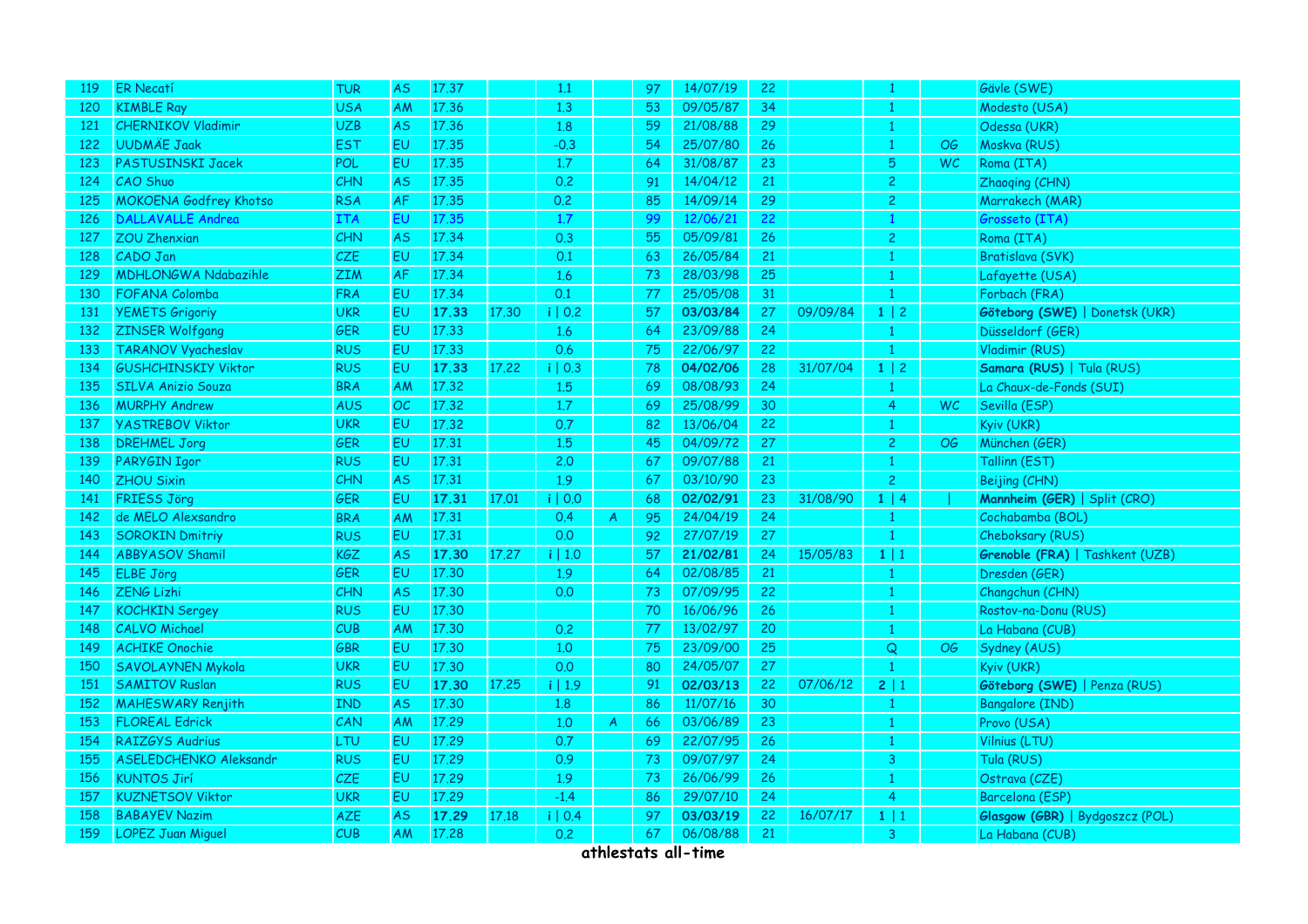| 160 | <b>ARZAMASOV Sergey</b>    | <b>KAZ</b> | AS.       | 17.28 |       |         |              | 71 | 29/04/93 | 22 |          |                |    | Tashkent (UZB)                         |
|-----|----------------------------|------------|-----------|-------|-------|---------|--------------|----|----------|----|----------|----------------|----|----------------------------------------|
| 161 | <b>MELIKHOV Vladimir</b>   | <b>RUS</b> | EU.       | 17.28 |       | 0.4     |              | 69 | 04/07/93 | 24 |          | $\overline{4}$ |    | <b>Bad Cannstadt (GER)</b>             |
| 162 | <b>SOTNIKOV Yuriy</b>      | <b>RUS</b> | EU        | 17.28 |       |         |              | 69 | 09/09/94 | 25 |          | -1             |    | Sochi (RUS)                            |
| 163 | SABINO Jefferson           | <b>BRA</b> | AM        | 17.28 |       | 1.5     |              | 82 | 25/04/08 | 26 |          |                |    | São Paulo (BRA)                        |
| 164 | <b>MARTÍNEZ Lázaro</b>     | CUB        | AM        | 17.28 |       | 0.0     |              | 97 | 04/02/18 | 21 |          | 1              |    | Camagüey (CUB)                         |
| 165 | PRUDENCIO Nelson           | <b>BRA</b> | AM        | 17.27 |       | 2.0     | A            | 44 | 17/10/68 | 24 |          | $\overline{2}$ | OG | Cd. México (MEX)                       |
| 166 | <b>BEDROSIAN Bedros</b>    | <b>ROU</b> | EU.       | 17.27 |       | 1,2     |              | 55 | 09/06/84 | 29 |          |                |    | București (ROU)                        |
| 167 | <b>HANSTVEIT Ketill</b>    | <b>NOR</b> | EU        | 17.27 |       | 1.3     |              | 73 | 08/08/99 | 26 |          | -1             |    | Byrkjelo (NOR)                         |
| 168 | <b>ZHONG Minwei</b>        | CHN        | <b>AS</b> | 17.27 |       | 0.6     |              | 87 | 15/06/07 | 20 |          | -1             |    | Jinan (CHN)                            |
| 169 | <b>SCHEMBRI Fabrizio</b>   | <b>ITA</b> | EU        | 17.27 |       | 0.9     |              | 81 | 04/06/09 | 28 |          | $\overline{c}$ |    | Torino (ITA)                           |
| 170 | <b>WILLIAMS Benjamin</b>   | <b>GBR</b> | EU.       | 17.27 |       | 1.1     |              | 92 | 25/08/19 | 27 |          |                |    | Birmingham (GBR)                       |
| 171 | AGBEBAKU Ajayi             | <b>NGR</b> | AF        | 17.26 |       | 1.5     |              | 55 | 08/07/83 | 28 |          | -1             |    | Edmonton (CAN)                         |
| 172 | <b>HENRIKSSON Tord</b>     | <b>SWE</b> | EU        | 17.26 | 17.21 | i   0.6 |              | 65 | 19/02/91 | 26 | 04/07/93 | 2   5          |    | Stockholm (SWE)   Bad Cannstadt (GER)  |
| 173 | <b>SIMMS Allen</b>         | <b>USA</b> | AM        | 17.26 | 17.17 | i   0.6 |              | 82 | 15/03/03 | 21 | 26/04/03 | $1 \mid 1$     |    | Fayetteville (USA)   Los Angeles (USA) |
| 174 | <b>ROULHAC Brandon</b>     | <b>USA</b> | AM        | 17.26 |       | 1.4     |              | 83 | 25/06/09 | 26 |          | c2             |    | Eugene (USA)                           |
| 175 | <b>IHEMEJE Emanuel</b>     | <b>ITA</b> | EU.       | 17.26 | 17.14 | i   1.8 |              | 98 | 13/03/21 | 23 | 11/06/21 | $1 \mid 1$     |    | Fayetteville (USA)   Eugene (USA)      |
| 176 | <b>SLANAR Ivan</b>         | CZE        | <b>EU</b> | 17.25 |       | 2.0     |              | 61 | 13/06/87 | 26 |          |                |    | Bratislava (SVK)                       |
| 177 | <b>BAKOSI Bela</b>         | <b>HUN</b> | EU        | 17.25 | 17.23 | i   1.8 |              | 57 | 06/03/88 | 31 | 29/07/85 | 2   1          |    | Budapest (HUN)   Budapest (HUN)        |
| 178 | <b>BUTTS James</b>         | <b>USA</b> | AM        | 17.24 |       | 0.8     |              | 50 | 29/06/78 | 28 |          | -1             |    | Helsinki (FIN)                         |
| 179 | <b>SAINTE-ROSE Georges</b> | <b>FRA</b> | EU        | 17.24 |       | 1.5     |              | 69 | 27/07/91 | 22 |          | $\overline{2}$ |    | Dijon (FRA)                            |
| 180 | <b>WALDER Erick</b>        | <b>USA</b> | AM        | 17.24 | 17.12 | ΠĪ      | A            | 71 | 12/03/94 | 23 | 02/04/94 | 1 1            |    | Indianapolis (USA)   El Paso (USA)     |
| 181 | <b>CZINGLER Zsolt</b>      | <b>HUN</b> | EU        | 17.24 |       | 0.7     |              | 71 | 31/05/98 | 27 |          | $\overline{2}$ |    | Tivoli (ITA)                           |
| 182 | PRISCAK Jaroslav           | CZE        | EU        | 17.23 |       |         |              | 56 | 13/05/84 | 28 |          | $\mathbf{1}$   |    | Praha (CZE)                            |
| 183 | <b>KAYUKOV Andrey</b>      | <b>RUS</b> | EU        | 17.23 |       |         |              | 64 | 15/05/88 | 24 |          |                |    | Soukhoumi (GEO)                        |
| 184 | <b>MALETSKIY Aleksandr</b> | <b>UKR</b> | EU.       | 17.23 |       |         |              | 66 | 24/07/88 | 22 |          |                |    | Chernigov (UKR)                        |
| 185 | <b>OWUSU Andrew</b>        | GHA        | AF        | 17.23 |       | $-0.5$  |              | 72 | 19/08/98 | 26 |          | -1             |    | Dakar (SEN)                            |
| 186 | <b>SERGEYEV Aleksandr</b>  | <b>RUS</b> | EU        | 17.23 | 17.11 | i   0.8 |              | 83 | 19/02/04 | 21 | 18/07/04 | $1 \mid 1$     |    | Moskva (RUS)   Cheboksary (RUS)        |
| 187 | <b>GU Junjie</b>           | <b>CHN</b> | <b>AS</b> | 17.23 |       | 0.0     |              | 85 | 26/09/04 | 19 |          |                |    | Hefei (CHN)                            |
| 188 | <b>FRAYNE Henry</b>        | <b>AUS</b> | OC        | 17.23 |       | 0.6     |              | 90 | 02/03/12 | 22 |          |                |    | Melbourne (AUS)                        |
| 189 | <b>OKE Tosin</b>           | <b>NGR</b> | <b>AF</b> | 17.23 |       | 1.8     |              | 80 | 20/06/12 | 32 |          |                |    | Calabar (NGR)                          |
| 190 | <b>GENTILE Giuseppe</b>    | <b>ITA</b> | EU        | 17.22 |       | 0.0     | $\mathsf{A}$ | 43 | 17/10/68 | 25 |          | 3              | OG | Cd. México (MEX)                       |
| 191 | <b>ISAYEV Vasiliy</b>      | <b>RUS</b> | EU        | 17.22 |       | 1.9     |              | 59 | 10/06/84 | 25 |          | 4              |    | Sochi (RUS)                            |
| 192 | <b>ANIKIN Yevgeniy</b>     | <b>RUS</b> | EU        | 17.22 |       |         |              | 58 | 26/04/86 | 28 |          |                |    | Sochi (RUS)                            |
| 193 | <b>DOVOINO Igor</b>        | <b>UKR</b> | EU.       | 17.22 |       | 1.3     |              | 64 | 22/05/88 | 24 |          | $\overline{2}$ |    | São Paulo (BRA)                        |
| 194 | <b>TAIWO Joseph</b>        | <b>NGR</b> | AF        | 17.22 |       |         |              | 59 | 30/06/88 | 29 |          |                |    | Bauchi (NGR)                           |
| 195 | <b>CHEN Yanping</b>        | CHN        | AS.       | 17.22 |       | $-1.0$  |              | 66 | 23/10/91 | 25 |          | -1             |    | Kuala Lumpur (MAS)                     |
| 196 | <b>HERNANDES René Luis</b> | CUB        | AM        | 17.22 |       | 1.8     |              | 77 | 20/02/97 | 20 |          | $\overline{c}$ |    | La Habana (CUB)                        |
| 197 | <b>CURRY Rafeeq</b>        | <b>USA</b> | AM        | 17.22 |       | 0.8     |              | 83 | 29/03/08 | 25 |          |                |    | Tallahassee (USA)                      |
| 198 | <b>EKTOV Yevgeniy</b>      | <b>KAZ</b> | AS.       | 17.22 |       | $-0.3$  |              | 86 | 01/07/12 | 26 |          | 1              |    | Almaty (KAZ)                           |
| 199 | <b>GRINNELL Ryan</b>       | <b>USA</b> | AM        | 17.22 |       | 0.0     |              | 87 | 27/06/13 | 26 |          |                |    | Chicago (USA)                          |
| 200 | POKUSAYEV Aleksandr        | <b>RUS</b> | EU        | 17.21 |       | 1.6     |              | 60 | 26/05/83 | 23 |          |                |    | Krasnodar (RUS)                        |
|     |                            |            |           |       |       |         |              |    |          |    |          |                |    |                                        |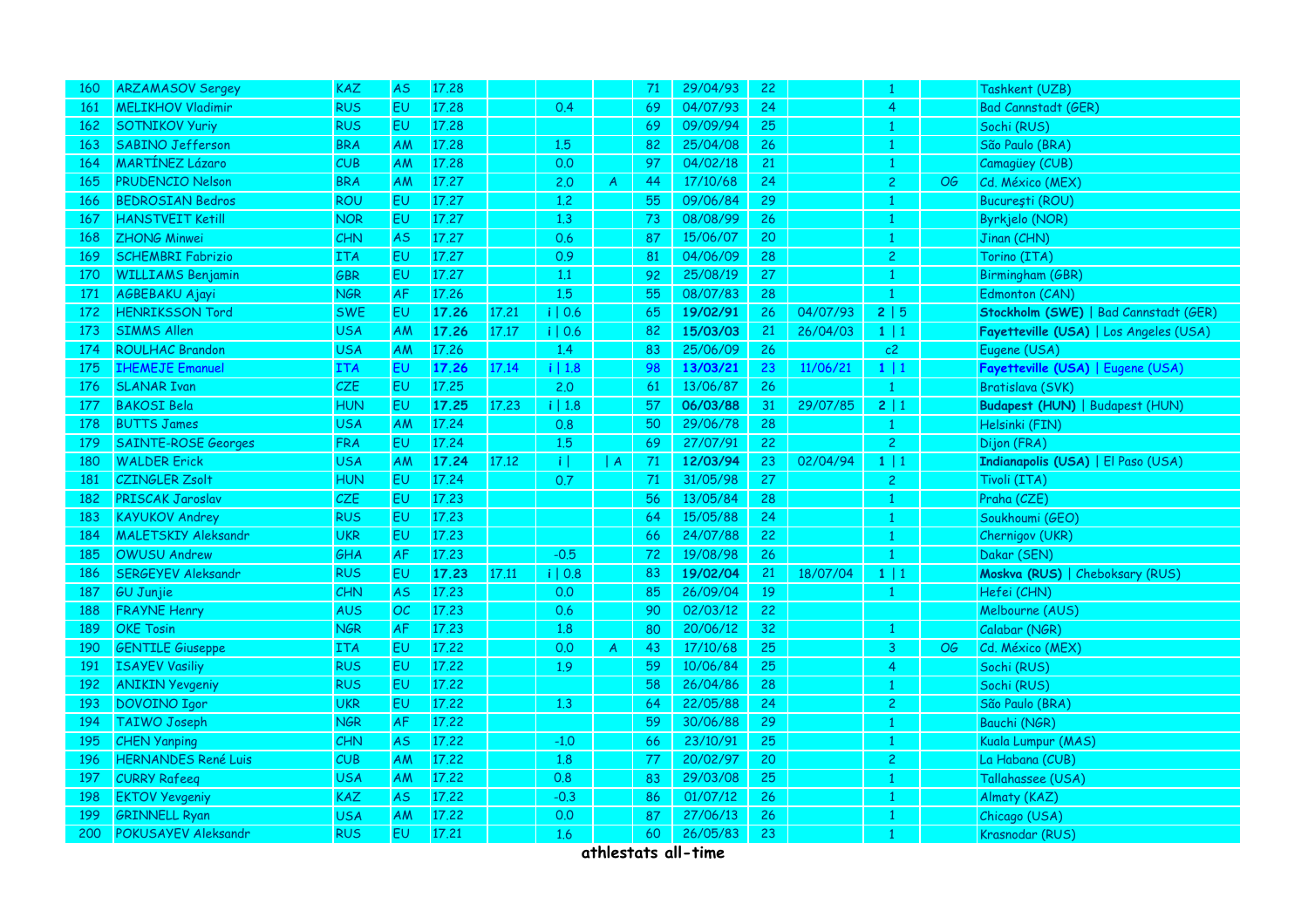| <b>201</b> | <b>MARINEC Vlastimil</b>    | CZE        | EV.            | 17.21 |       | 0.9          |   | 57 | 04/06/83 | 26 |          |                | Bratislava (SVK)                    |
|------------|-----------------------------|------------|----------------|-------|-------|--------------|---|----|----------|----|----------|----------------|-------------------------------------|
| 202        | <b>ZUBRILIN Vladimir</b>    | <b>RUS</b> | <b>EU</b>      | 17.21 |       | 1.7          |   | 63 | 23/07/89 | 26 |          | 3              | Gorkiy (RUS)                        |
| 203        | <b>FASINRO Tosi</b>         | GBR        | EU             | 17.21 |       | 1.5          |   | 72 | 27/07/93 | 21 |          | -1             | Salamanca (ESP)                     |
| 204        | PLOTNIR Yevgeniy            | <b>RUS</b> | EU             | 17.21 |       | 0.5          |   | 77 | 24/07/06 | 29 |          |                | Moskva (RUS)                        |
| 205        | <b>BARIBAN Mikhail</b>      | <b>RUS</b> | EU.            | 17.20 |       | 0.1          |   | 49 | 19/08/73 | 24 |          | -1             | Moskva (RUS)                        |
| 206        | <b>HAYNES Tommy</b>         | <b>USA</b> | AM             | 17.20 |       |              | A | 52 | 15/10/75 | 23 |          | $\overline{c}$ | Cd. México (MEX)                    |
| 207        | <b>BRIGADNIY Vladimir</b>   | TKM        | AS             | 17.20 |       |              |   | 55 | 02/05/83 | 28 |          |                | Ashkhabad (TKM)                     |
| 208        | <b>LAWRENCE Wendell</b>     | <b>BAH</b> | AM             | 17.20 |       | 1.8          |   | 67 | 11/04/92 | 25 |          | $\mathbf{1}$   | Boise (USA)                         |
| 209        | <b>NACHUM Rogel</b>         | <b>ISR</b> | AS             | 17.20 |       | 0.9          |   | 67 | 06/06/92 | 25 |          | 3              | Sevilla (ESP)                       |
| 210        | da SILVA Jorge Teixeira     | <b>BRA</b> | AM             | 17.20 |       |              | A | 66 | 28/06/92 | 26 |          | -1             | Cd. México (MEX)                    |
| 211        | <b>GLUSHENKO Gennadiy</b>   | <b>UKR</b> | EU.            | 17.20 |       | 2,0          |   | 70 | 27/05/95 | 25 |          | $\overline{1}$ | Kyiv (UKR)                          |
| 212        | <b>SAZANKOV Viktor</b>      | <b>BLR</b> | EU             | 17.20 |       |              |   | 68 | 31/05/96 | 28 |          |                | Minsk (BLR)                         |
| 213        | <b>VALIYEV Roman</b>        | KAZ        | <b>AS</b>      | 17.20 |       | 0.2          |   | 84 | 18/06/12 | 28 |          |                | Almaty (KAZ)                        |
| 214        | <b>DURAÑONA Yordanis</b>    | <b>DMA</b> | AM             | 17.20 |       | $-1.0$       | A | 88 | 16/08/14 | 26 |          |                | Cd. México (MEX)                    |
| 215        | <b>CHIZHIKOV Dmitriy</b>    | <b>RUS</b> | EU.            | 17.20 |       | 1.7          |   | 93 | 17/06/15 | 22 |          |                | Saransk (RUS)                       |
| 216        | <b>RAFFIN Melvin</b>        | <b>FRA</b> | EU.            | 17.20 | 17.19 | $i \mid 0.3$ |   | 98 | 03/03/17 | 19 | 01/06/21 | 2q1   2        | Beograd (SRB)   Montreuil (FRA)     |
| 217        | <b>CARTER Chris</b>         | <b>USA</b> | <b>AM</b>      | 17.20 | 17.18 | i   0.7      |   | 89 | 18/02/18 | 29 | 29/07/16 | 2   3          | Albuquerque (USA)   Eugene (USA)    |
| 218        | <b>LIVERS Ron</b>           | <b>USA</b> | AM             | 17.19 |       | 1.0          |   | 55 | 01/07/77 | 22 |          | $\mathbf{1}$   | Sochi (RUS)                         |
| 219        | <b>JORDAN Paul</b>          | <b>USA</b> | AM             | 17.19 |       | $-0.3$       |   | 56 | 16/06/84 | 28 |          | Q              | Los Angeles (USA)                   |
| 220        | <b>CANNON Robert</b>        | <b>USA</b> | AM             | 17.19 |       | 1.8          |   | 58 | 27/06/87 | 29 |          | 6              | San José (USA)                      |
| 221        | <b>HOWARD Robert</b>        | <b>USA</b> | AM             | 17.19 |       | 0.7          |   | 75 | 15/06/96 | 21 |          | 3              | Atlanta (USA)                       |
| 222        | MELÉTOGLOU Hrístos          | GRE        | E <sub>U</sub> | 17.19 |       | 1.7          |   | 72 | 24/06/01 | 29 |          | $\overline{2}$ | Bremen (GER)                        |
| 223        | <b>PULLEN Clive</b>         | <b>JAM</b> | AM             | 17.19 | 16.90 | i   1.9      |   | 94 | 11/02/17 | 23 | 30/06/16 | $1 \mid 1$     | Fayetteville (USA)   Kingston (JAM) |
| 224        | <b>AKHUNDOV Mamed</b>       | AZE        | AS             | 17.18 |       | 1.3          |   | 64 | 22/08/85 | 21 |          | $\mathbf{1}$   | Sumgait (AZE)                       |
| 225        | <b>AGYEPONG Francis</b>     | GBR        | EU.            | 17.18 |       | 0.5          |   | 65 | 07/07/95 | 30 |          | $\mathbf{3}$   | London (GBR)                        |
| 226        | <b>GEORGIEV Galin</b>       | <b>BUL</b> | EU             | 17.18 | 17.14 | i   1.3      |   | 70 | 10/02/96 | 26 | 20/05/98 | $1 \mid 2$     | Sofia (BUL)   Sofia (BUL)           |
| 227        | <b>CRAVEN Brandon</b>       | USA        | AM             | 17.18 |       |              |   | 74 | 04/05/96 | 22 |          |                | Springfield (USA)                   |
| 228        | <b>RAEV Nikolay</b>         | <b>BUL</b> | EU.            | 17.18 |       | 0.6          |   | 71 | 20/05/98 | 27 |          | $\mathbf{1}$   | Sofia (BUL)                         |
| 229        | <b>COLLIE-MINNS Latario</b> | <b>BAH</b> | AM             | 17.18 |       | 1.7          |   | 94 | 16/05/15 | 21 |          |                | Starkville (USA)                    |
| 230        | <b>DORIS Troy</b>           | GUY        | AM             | 17.18 |       | 1.7          |   | 89 | 14/05/16 | 27 |          |                | Clermont (USA)                      |
| 231        | <b>TORRIJOS Pablo</b>       | <b>ESP</b> | EU             | 17.18 | 17.09 | i   1.6      |   | 92 | 01/03/20 | 28 | 29/07/20 | $1 \mid 1$     | Ourense (ESP)   Castellón (ESP)     |
| 232        | <b>MARLOW Mike</b>          | <b>USA</b> | AM             | 17.17 |       | 0.8          |   | 56 | 21/06/81 | 25 |          | $\overline{2}$ | Sacramento (USA)                    |
| 233        | <b>MOSKALENKO Vitaliy</b>   | <b>RUS</b> | EU             | 17.17 |       |              |   | 74 | 09/08/03 | 29 |          | -1             | Tula (RUS)                          |
| 234        | <b>SINGH Arpinder</b>       | <b>IND</b> | <b>AS</b>      | 17.17 |       | 0.0          |   | 92 | 08/06/14 | 22 |          |                | Lucknow (IND)                       |
| 235        | <b>PRIMAK Artem</b>         | <b>RUS</b> | EU             | 17.17 |       | 0.2          |   | 93 | 29/07/17 | 24 |          |                | Zhukovskiy (RUS)                    |
| 236        | <b>FANG Yaoqing</b>         | CHN        | <b>AS</b>      | 17.17 |       | 0.1          |   | 96 | 04/06/19 | 23 |          |                | Chongqing (CHN)                     |
| 237        | <b>McLEOD Carey</b>         | <b>JAM</b> | AM             | 17.17 | 16.40 | i   1.6      |   | 98 | 27/02/21 | 23 | 11/06/21 | $1 \mid 7$     | Fayetteville (USA)   Eugene (USA)   |
| 238        | PONTVIANNE Jean-Marc        | <b>FRA</b> | EU.            | 17.17 |       | 0.9          |   | 94 | 19/06/21 | 27 |          | 4              | Madrid (ESP)                        |
| 239        | <b>SEMENENKO Yevgeniy</b>   | UKR        | EU.            | 17.16 |       | 1.8          |   | 84 | 23/07/09 | 25 |          | $\mathbf{2}$   | Yalta (UKR)                         |
| 240        | <b>HOFFMANN Karol</b>       | POL        | EU             | 17.16 |       | 0.1          |   | 89 | 09/07/16 | 27 |          | $\overline{c}$ | Amsterdam (NED)                     |
| 241        | <b>BATES KeAndre</b>        | <b>USA</b> | AM             | 17.16 |       | 1,0          |   | 96 | 22/06/18 | 22 |          | 3              | Des Moines (USA)                    |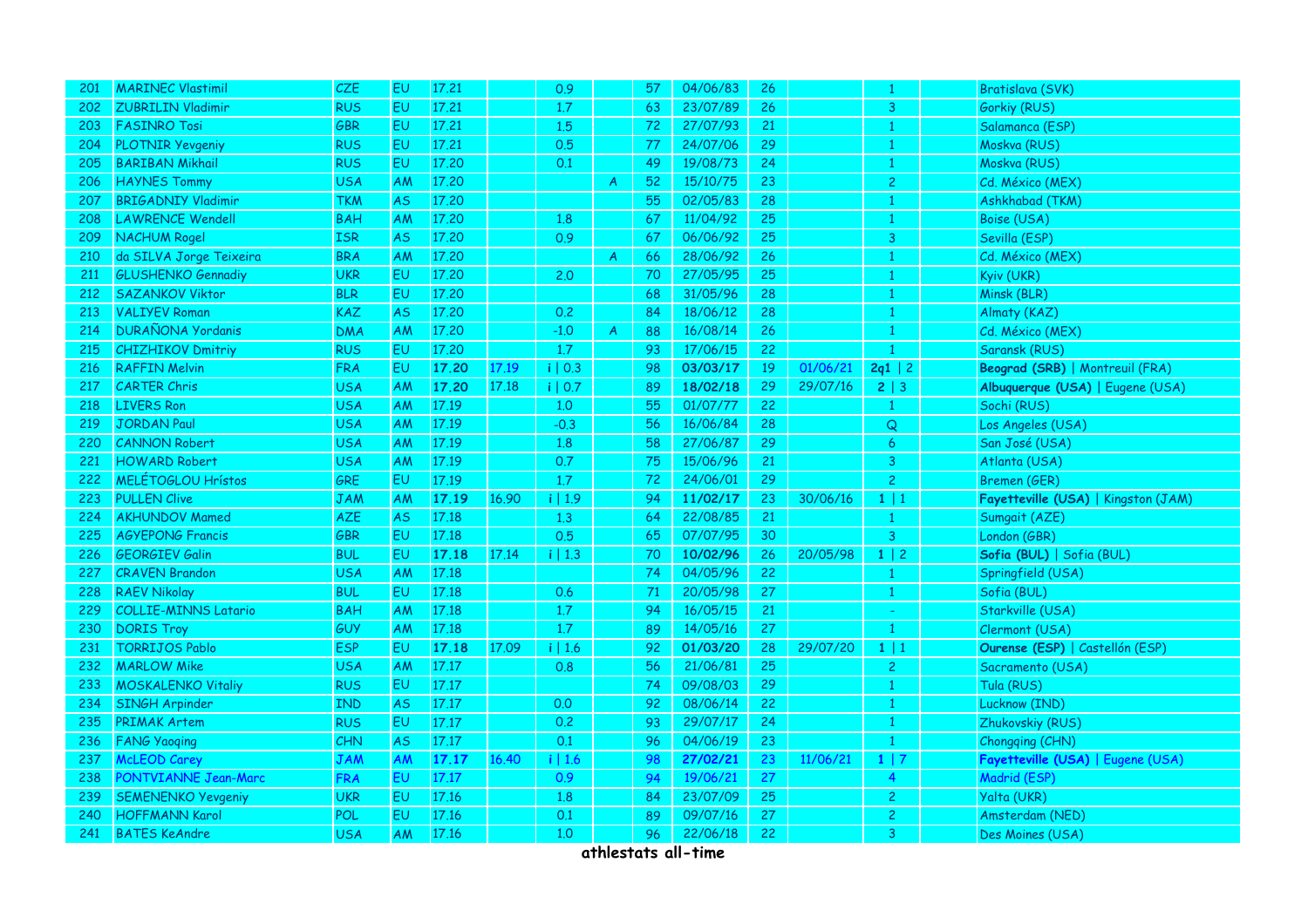| 242 | <b>GULELAURI Lasha</b>             | GEO        | AS        | 17.16 | 17.08 | i   1.4           |              | 93 | 02/02/20 | 27 | 30/05/21 | $1 \mid 1$     | Tbilisi (GEO)   Tbilisi (GEO)          |
|-----|------------------------------------|------------|-----------|-------|-------|-------------------|--------------|----|----------|----|----------|----------------|----------------------------------------|
| 243 | <b>AGHASYAN Levon</b>              | ARM        | AS        | 17.16 |       | 1.9               |              | 95 | 30/05/21 | 26 |          |                | Tbilisi (GEO)                          |
| 244 | <b>YAMASHITA Norifumi</b>          | <b>JPN</b> | AS        | 17.15 |       | 0.9               |              | 62 | 01/06/86 | 24 |          | -1             | Tokyo (JPN)                            |
| 245 | <b>KHOKHLOV Boris</b>              | <b>UZB</b> | AS        | 17.15 |       |                   |              | 58 | 02/08/87 | 29 |          | $\overline{2}$ | Chelyabinsk (RUS)                      |
| 246 | <b>SAUTKIN Igor</b>                | <b>RUS</b> | EU        | 17.15 |       | 1.9               |              | 72 | 18/06/94 | 22 |          |                | Voronezh (RUS)                         |
| 247 | <b>FILET Arnis</b>                 | <b>FRA</b> | EU        | 17.15 |       | 1.6               |              | 77 | 23/07/01 | 24 |          |                | Ottawa (CAN)                           |
| 248 | <b>ABOUBAKER Ibrahim Mohamdein</b> | QAT        | <b>AS</b> | 17.15 |       | 1,3               |              | 82 | 20/04/04 | 22 |          |                | Doha (QAT)                             |
| 249 | <b>YURCHENKO Aleksandr</b>         | <b>RUS</b> | EU        | 17.15 |       | $-0.7$            |              | 92 | 12/07/18 | 26 |          |                | Zhukovskiy (RUS)                       |
| 250 | <b>KOKHNO</b> Gennadiy             | <b>UKR</b> | EU        | 17.14 |       | 0.9               |              | 64 | 21/06/91 | 27 |          | -1             | Kyiv (UKR)                             |
| 251 | <b>MAMBA-SCHLICK Hugo</b>          | CMR        | <b>AF</b> | 17.14 |       | 0.8               |              | 82 | 12/10/10 | 28 |          | $\overline{2}$ | New Delhi (IND)                        |
| 252 | <b>LIPSANEN Simo</b>               | <b>FIN</b> | EU        | 17.14 |       | $-0.5$            |              | 95 | 16/07/17 | 22 |          | $\overline{c}$ | Bydgoszcz (POL)                        |
| 253 | <b>BOCCHI Tobia</b>                | <b>ITA</b> | EU.       | 17.14 |       | 0.1               |              | 97 | 27/06/21 | 24 |          | $\mathbf{1}$   | Rovereto (ITA)                         |
| 254 | <b>TILLMAN John</b>                | <b>USA</b> | <b>AM</b> | 17.13 | 16.98 | $\lceil i \rceil$ |              | 65 | 24/02/89 | 24 | 15/04/89 | 3 1            | New York (USA)   College Station (USA) |
| 255 | <b>HADJIANDREOU Marios</b>         | CYP        | EU        | 17.13 |       | 0.7               |              | 62 | 11/07/91 | 29 |          | $\mathbf{1}$   | Athína (GRE)                           |
| 256 | <b>BYSOV Dmitriy</b>               | <b>RUS</b> | EU        | 17.13 |       | 0.0               |              | 66 | 20/08/94 | 28 |          |                | Krasnodar (RUS)                        |
| 257 | MAPAYA Chengetayi                  | <b>ZIM</b> | AF        | 17.13 |       | 1.1               |              | 98 | 07/06/19 | 21 |          |                | Austin (USA)                           |
| 258 | <b>CORBU Carol</b>                 | <b>ROU</b> | EU        | 17.12 |       |                   |              | 46 | 13/06/71 | 25 |          | -1             | Torino (ITA)                           |
| 259 | <b>BADINELLI Dario</b>             | <b>ITA</b> | EU        | 17.12 |       | 2,0               |              | 60 | 14/09/86 | 26 |          | $\overline{c}$ | Cagliari (ITA)                         |
| 260 | <b>DODOO</b> Francis               | GHA        | AF        | 17.12 |       | 0.6               | $\mathsf{A}$ | 60 | 08/08/87 | 27 |          | -1             | Nairobi (KEN)                          |
| 261 | <b>KNABE Wolgang</b>               | GER        | EU        | 17.12 |       | 1.8               |              | 59 | 23/09/88 | 29 |          | $\overline{c}$ | Düsseldorf (GER)                       |
| 262 | <b>JONES Reggie</b>                | USA        | <b>AM</b> | 17.12 |       | 1,2               |              | 71 | 21/06/92 | 21 |          | $\overline{5}$ | New Orleans (USA)                      |
| 263 | <b>KATONON Jacob</b>               | <b>KEN</b> | <b>AF</b> | 17.12 |       | 0.4               | A            | 69 | 27/06/96 | 27 |          | $\mathbf{1}$   | Nairobi (KEN)                          |
| 264 | O'NEAL Matthew                     | <b>USA</b> | <b>AM</b> | 17.12 |       | 1.4               |              | 94 | 18/03/17 | 23 |          | 1c2            | Tampa (USA)                            |
| 265 | KOŽUL Djordje                      | <b>CRO</b> | <b>EU</b> | 17.11 |       | $-0.1$            |              | 63 | 28/06/87 | 24 |          | $\overline{c}$ | Göteborg (SWE)                         |
| 266 | <b>MAMCHUR Nikolay</b>             | <b>UKR</b> | EU        | 17.11 |       | 1.7               |              | 63 | 21/08/88 | 25 |          | 3              | Odessa (UKR)                           |
| 267 | <b>OSIPENKO Yuriy</b>              | <b>UKR</b> | EU        | 17.11 | 16.86 | i   1.4           |              | 69 | 18/02/96 | 27 | 23/05/97 | 1 1            | Zaporizhzhya (UKR)   Kyiv (UKR)        |
| 268 | <b>SOTNIKOV Viktor</b>             | <b>RUS</b> | <b>EU</b> | 17.11 |       | 0.3               |              | 74 | 04/07/96 | 22 |          | $\mathbf{2}$   | Sankt-Peterburg (RUS)                  |
| 269 | <b>PEREIRA Tiago</b>               | <b>POR</b> | <b>EU</b> | 17.11 |       | 1.2               |              | 93 | 13/07/21 | 28 |          | $\overline{3}$ | Gateshead (GBR)                        |
| 270 | <b>COOPER Nate</b>                 | USA        | AM        | 17.10 |       |                   |              | 57 | 02/06/79 | 22 |          |                | Champaign (USA)                        |
| 271 | <b>ROGANIN Aleksey</b>             | <b>RUS</b> | <b>EU</b> | 17.10 |       |                   |              | 59 | 22/05/82 | 23 |          |                | Sochi (RUS)                            |
| 272 | <b>GERASIMENYA Viktor</b>          | <b>BLR</b> | EU        | 17.10 |       |                   |              | 60 | 05/07/84 | 24 |          |                | Riga (LAT)                             |
| 273 | <b>ANDERSSON Anton</b>             | <b>SWE</b> | EU        | 17.10 |       | 1.7               |              | 81 | 12/08/07 | 26 |          |                | Eskilstuna (SWE)                       |
| 274 | <b>WU Bo</b>                       | CHN        | <b>AS</b> | 17.10 |       | 0.7               |              | 84 | 14/09/08 | 24 |          |                | Luohe (CHN)                            |
| 275 | <b>KIM Deokhyeon</b>               | <b>KOR</b> | <b>AS</b> | 17.10 |       | 1.3               |              | 85 | 05/06/09 | 24 |          | 1              | Daegu (KOR)                            |
| 276 | <b>CAMPBELL Ian</b>                | AUS        | OC        | 17.09 |       | 0.5               |              | 57 | 17/01/80 | 23 |          | $\overline{c}$ | Melbourne (AUS)                        |
| 277 | <b>SIMION Dan</b>                  | <b>ROU</b> | EU.       | 17.09 |       | 1.1               |              | 58 | 21/05/83 | 25 |          | -1             | Sofia (BUL)                            |
| 278 | <b>ILIEV Stoitsa</b>               | <b>BUL</b> | EU        | 17.09 |       | $-0.3$            |              | 60 | 02/06/84 | 24 |          | $\overline{2}$ | Sofia (BUL)                            |
| 279 | <b>GORBACHENKO Yuriy</b>           | <b>UKR</b> | EU        | 17.09 |       | 0.8               |              | 66 | 21/06/91 | 25 |          | $\overline{2}$ | Kyiv (UKR)                             |
| 280 | <b>KRAVCHENKO Vladimir</b>         | <b>UKR</b> | EU.       | 17.09 |       | 0.4               |              | 69 | 08/06/97 | 28 |          |                | Praha (CZE)                            |
| 281 | <b>CALADO Carlos</b>               | POR        | EU        | 17.09 | 17.08 | i   1.3           |              | 75 | 20/02/99 | 24 | 21/06/96 | $1 \mid 1$     | Espinho (POR)   Lisboa (POR)           |
| 282 | <b>THAGANE Tumelo</b>              | <b>RSA</b> | <b>AF</b> | 17.09 |       | 1.9               |              | 84 | 21/03/10 | 26 |          |                | Durban (RSA)                           |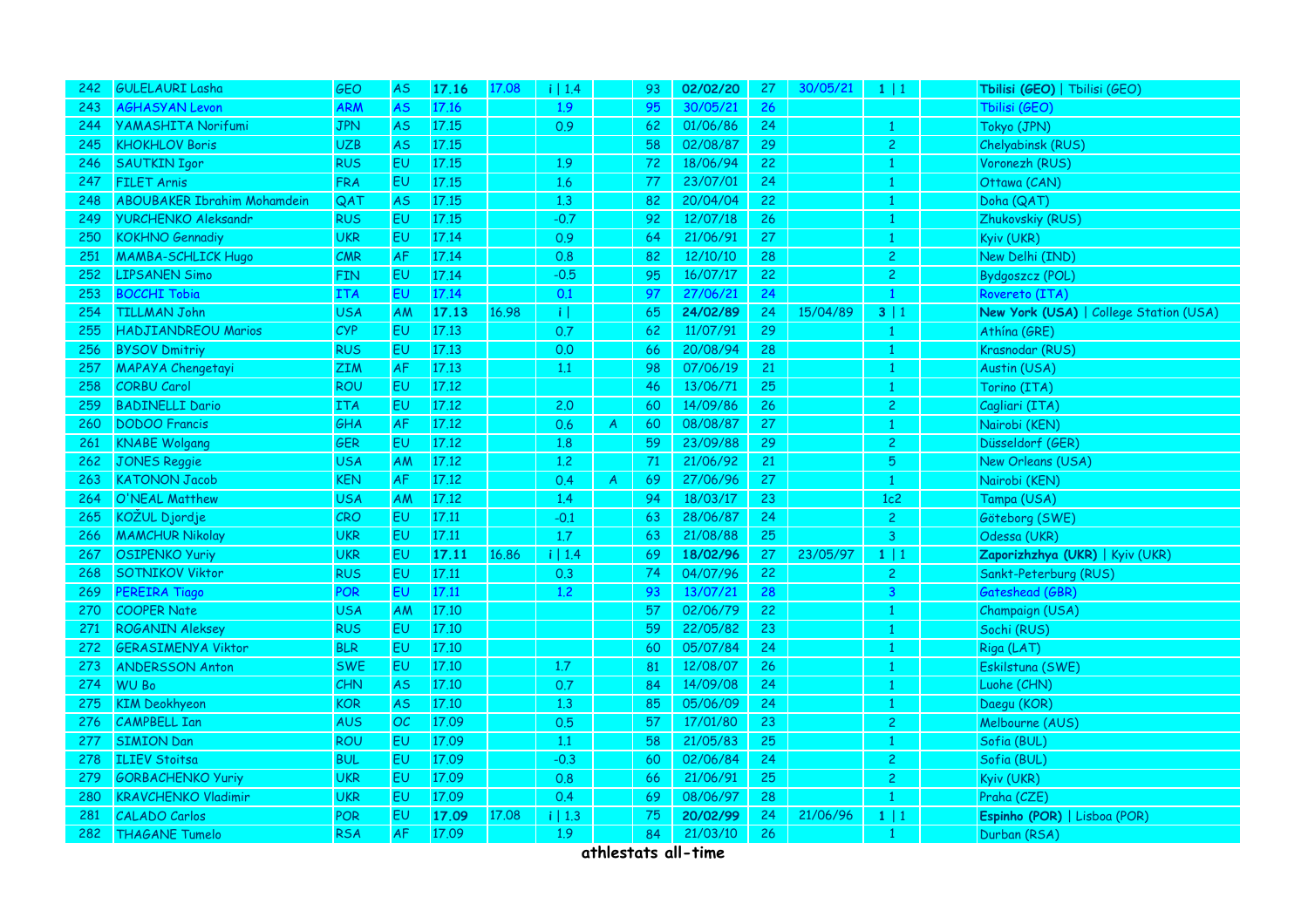| 283 | <b>ATANASOV Zlatozar</b>      | <b>BUL</b> | EU        | 17.09 |       | 1,3        |              | 89 | 19/05/13 | 24              |          |                |           | <b>Burgos (ESP)</b>               |
|-----|-------------------------------|------------|-----------|-------|-------|------------|--------------|----|----------|-----------------|----------|----------------|-----------|-----------------------------------|
| 284 | <b>MURILLO Jhon</b>           | COL        | AM        | 17.09 |       | 0.0        |              | 84 | 16/08/16 | 32              |          | 5              | <b>OG</b> | Río de Janeiro (BRA)              |
| 285 | <b>VESZELKA Tomáš</b>         | <b>SVK</b> | EU        | 17.09 |       | $-0.6$     |              | 95 | 26/10/19 | 24              |          | $\overline{2}$ |           | Wuhan (CHN)                       |
| 286 | <b>BEDENICZUK Eugeniusz</b>   | POL        | EU        | 17.08 |       | 1.4        |              | 61 | 06/06/92 | 31              |          | -1             |           | Lublin (POL)                      |
| 287 | <b>CORREA Harold</b>          | <b>FRA</b> | EU        | 17.08 |       | 1,2        |              | 88 | 22/05/16 | 28              |          |                |           | Villeneuve d'Ascq (FRA)           |
| 288 | <b>SCOTT Jordan</b>           | <b>JAM</b> | AM        | 17.08 |       | 1.1        |              | 97 | 11/05/19 | 22              |          |                |           | Charlottesville (USA)             |
| 289 | <b>SMITH Dave</b>             | <b>USA</b> | ΑM        | 17.07 |       | 0.3        |              | 47 | 01/07/72 | 25              |          | $\overline{2}$ |           | Eugene (USA)                      |
| 290 | PISKULIN Anatoliy             | <b>RUS</b> | EU        | 17.07 |       |            |              | 52 | 24/06/78 | 26              |          |                |           | Vilnius (LTU)                     |
| 291 | <b>PANYCH Viktor</b>          | <b>UZB</b> | <b>AS</b> | 17.07 |       |            |              | 60 | 28/08/83 | 23              |          | $\mathbf{1}$   |           | Chișinău (MDA)                    |
| 292 | <b>SFIEA Lucian</b>           | <b>ROU</b> | EU.       | 17.07 |       | 1.0        |              | 63 | 01/06/91 | 28              |          | -1             |           | Oristano (ITA)                    |
| 293 | <b>AL-AHMADI Salem Mouled</b> | <b>KSA</b> | <b>AS</b> | 17.07 |       | 0.3        |              | 69 | 15/05/97 | 28              |          | -1             |           | Riyadh (KSA)                      |
| 294 | <b>BADJI Ndiss Kaba</b>       | <b>SEN</b> | <b>AF</b> | 17.07 |       | 1.7        | A            | 83 | 03/05/08 | 25              |          | 1              |           | Addis Abeba (ETH)                 |
| 295 | LECHANGA Jules                | <b>FRA</b> | <b>EU</b> | 17.07 |       | 1.0        |              | 86 | 25/05/08 | 22              |          | $\overline{c}$ |           | Forbach (FRA)                     |
| 296 | SAKU BAFUANGA BAYA Gaëtan     | <b>FRA</b> | EU        | 17.07 |       | 0.3        |              | 91 | 24/07/13 | 22              |          | $\overline{1}$ |           | La Roche-sur-Yon (FRA)            |
| 297 | <b>FORTE Simone</b>           | <b>ITA</b> | EU        | 17.07 |       | 1.5        |              | 96 | 12/06/21 | 25              |          | 2              |           | Grosseto (ITA)                    |
| 298 | <b>JOACHIMOWSKI Michal</b>    | POL        | <b>EU</b> | 17.06 |       | 1.6        |              | 50 | 02/06/73 | 23              |          | -1             |           | Warszawa (POL)                    |
| 299 | <b>GOLLEY Julian</b>          | GBR        | EU        | 17.06 |       | 0.9        |              | 71 | 10/09/94 | 23              |          | $\overline{2}$ |           | London (GBR)                      |
| 300 | <b>LETNICOV Vladimir</b>      | <b>MDA</b> | EU        | 17.06 |       | 0.0        |              | 81 | 23/06/02 | 21              |          | $\overline{1}$ |           | Beograd (SRB)                     |
| 301 | <b>UUDMÄE Jaanus</b>          | <b>EST</b> | EU.       | 17.06 | 16.60 | $i$   -0.4 |              | 80 | 06/03/09 | 29              | 19/07/08 | 1q1   1        |           | Torino (ITA)   Tallinn (EST)      |
| 302 | <b>KOVALEV Yuriy</b>          | <b>RUS</b> | <b>EU</b> | 17.06 |       | 1.8        |              | 91 | 26/06/11 | 20              |          | -1             |           | <b>Yerino (RUS)</b>               |
| 303 | <b>EMORDI Paul</b>            | <b>NGR</b> | <b>AF</b> | 17.05 |       |            |              | 65 | 05/06/86 | 21              |          | Q              |           | Indianapolis (USA)                |
| 304 | <b>TKACHEV Sergey</b>         | <b>RUS</b> | EU        | 17.05 |       | 1,2        |              | 58 | 06/07/86 | 28              |          | $\mathbf{2}$   |           | Taganrog (RUS)                    |
| 305 | <b>HOLM Arne</b>              | <b>SWE</b> | EU        | 17.05 |       | $-0.2$     |              | 61 | 28/06/87 | 26              |          | 3              |           | Göteborg (SWE)                    |
| 306 | <b>RABENALA Toussaint</b>     | <b>MAD</b> | <b>AF</b> | 17.05 |       | 1,0        |              | 65 | 10/06/89 | 24              |          | -1             |           | Sotteville-lès-Rouen (FRA)        |
| 307 | <b>BUTKIEWICZ Jacek</b>       | POL        | <b>EU</b> | 17.05 |       | 2.0        |              | 69 | 25/06/95 | 26              |          |                |           | Villeneuve d'Ascq (FRA)           |
| 308 | <b>BOUDINE Kenny</b>          | <b>FRA</b> | EU        | 17.05 |       | 0.0        |              | 73 | 05/05/96 | 23              |          | -1             |           | Clermont-Ferrand (FRA)            |
| 309 | <b>DUAN Qifeng</b>            | <b>CHN</b> | AS        | 17.05 |       | 1.8        |              | 73 | 06/09/98 | 25              |          | $\mathbf{1}$   |           | Beijing (CHN)                     |
| 310 | <b>PUNGA Ionut</b>            | <b>ROU</b> | EU.       | 17.05 | 17.04 | i   0.4    |              | 79 | 27/01/01 | 22              | 11/06/99 | $1 \mid 1$     |           | București (ROU)   Dreux (FRA)     |
| 311 | <b>SIMON LeJuan</b>           | TTO        | AM        | 17.05 | 16,87 | i   0.5    |              | 81 | 13/03/04 | 23              | 18/05/02 | 1              |           | Fayetteville (USA)   Odessa (USA) |
| 312 | ROSIQUE Henry D.              | <b>CUB</b> | AM        | 17.05 |       | 1.0        |              | 97 | 22/02/20 | 23              |          | $\overline{2}$ |           | Camagüey (CUB)                    |
| 313 | <b>WASOME O'Brien</b>         | <b>JAM</b> | AM        | 17.05 |       | 0.5        |              | 97 | 06/03/21 | 24              |          |                |           | Austin (USA)                      |
| 314 | <b>HANNAH Steve</b>           | <b>BAH</b> | AM        | 17.04 |       |            |              | 58 | 06/06/81 | 23              |          | $\mathbf{1}$   |           | <b>Baton Rouge (USA)</b>          |
| 315 | <b>MIHAS Dimitrios</b>        | GRE        | EU.       | 17.04 |       | 0.0        |              | 58 | 20/09/81 | 23              |          | -1             |           | Sarajevo (BIH)                    |
| 316 | <b>RODRIGUES Abcelvio</b>     | <b>BRA</b> | AM        | 17.04 |       |            | A            | 57 | 13/08/89 | 32              |          | 3              |           | Bogotá (COL)                      |
| 317 | <b>HUNT Desmond</b>           | <b>USA</b> | AM        | 17.04 |       | 0.8        | $\mathsf{A}$ | 71 | 10/08/99 | 28              |          | $\overline{1}$ |           | Monachil (ESP)                    |
| 318 | WU Ji                         | <b>CHN</b> | AS        | 17.04 |       | 0.7        |              | 78 | 23/11/01 | 23              |          | -1             |           | Shijiazhuang (CHN)                |
| 319 | <b>TYDEN Dmytro</b>           | <b>UKR</b> | EU        | 17.04 |       | 0.0        |              | 85 | 15/07/10 | 25              |          | -1             |           | Vinnytsya (UKR)                   |
| 320 | <b>SCHMIDT Josef</b>          | POL        | EU        | 17.03 |       | 1,0        |              | 35 | 05/08/60 | 25 <sub>2</sub> |          | $\overline{1}$ |           | Olsztyn (POL)                     |
| 321 | <b>PARRETTE Vince</b>         | <b>USA</b> | AM        | 17.03 | 16.58 | πI         |              | 57 | 29/02/80 | 23              | 26/04/80 | 1              |           | Lincoln (USA)   Des Moines (USA)  |
| 322 | LISICHONOK Aleksandr          | <b>UKR</b> | EU        | 17.03 |       |            |              | 58 | 01/10/81 | 23              |          | $\mathbf{1}$   |           | Kyiv (UKR)                        |
| 323 | <b>KOBYLYANSKIY Vadim</b>     | <b>UKR</b> | EU        | 17.03 |       |            |              | 61 | 26/06/82 | 21              |          | $\mathbf{1}$   |           | Kyiv (UKR)                        |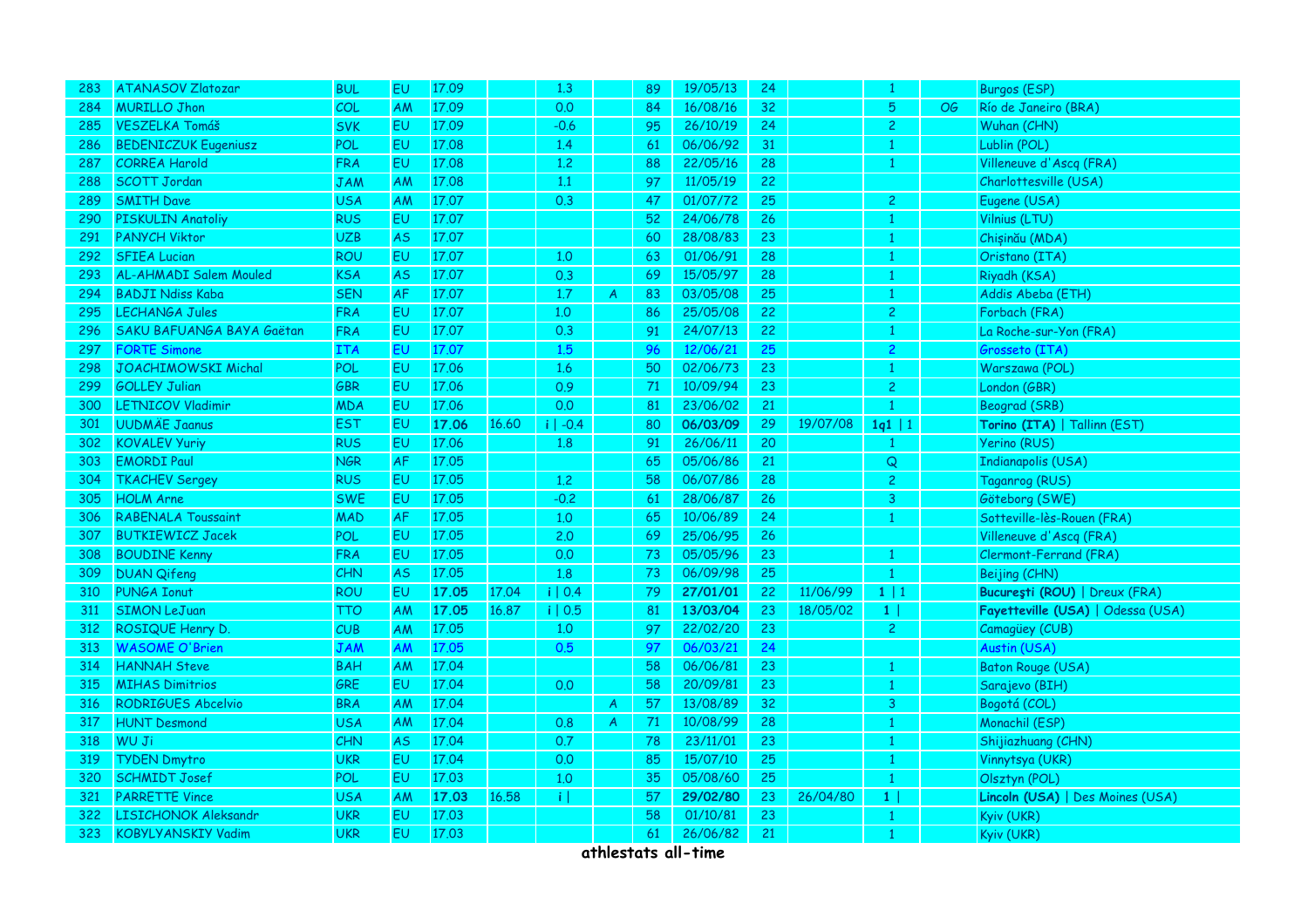| 324 | <b>BEREGASLOV Vladimir</b> | <b>RUS</b> | EU.       | 17.03 |       | 1.5           |   | 59 | 26/05/83 | 24 |          | $\overline{c}$ |    | Krasnodar (RUS)                   |
|-----|----------------------------|------------|-----------|-------|-------|---------------|---|----|----------|----|----------|----------------|----|-----------------------------------|
| 325 | <b>BELEVSKIY Sergey</b>    | <b>BLR</b> | <b>EU</b> | 17.03 |       |               |   | 59 | 07/07/84 | 25 |          | $\overline{4}$ |    | Moskva (RUS)                      |
| 326 | POMASHKI Georgi            | <b>BUL</b> | <b>EU</b> | 17.03 |       | 0.8           |   | 60 | 12/08/88 | 28 |          | 4              |    | <b>Budapest (HUN)</b>             |
| 327 | <b>SCOTT Tyrone</b>        | <b>USA</b> | AM        | 17.03 |       | 1.9           |   | 70 | 06/06/92 | 22 |          | 3              |    | Austin (USA)                      |
| 328 | <b>MORA Osiris</b>         | CUB        | <b>AM</b> | 17.03 |       | 0.6           |   | 73 | 19/09/92 | 19 |          | $\overline{2}$ |    | Seoul (KOR)                       |
| 329 | <b>CHILA Hugo</b>          | ECU        | <b>AM</b> | 17.03 |       | 0.3           | A | 87 | 25/11/09 | 22 |          |                |    | Sucre (BOL)                       |
| 330 | <b>TSONOV Georgi</b>       | <b>BUL</b> | EU        | 17.03 |       | 0.5           |   | 93 | 18/07/15 | 22 |          |                |    | Stara Zagora (BUL)                |
| 331 | <b>SLOAN Eric</b>          | <b>USA</b> | AM        | 17.03 | 16.92 | i   1.9       |   | 94 | 13/02/16 | 22 | 27/05/17 | $1 \mid 1c4$   |    | Fayetteville (USA)   Austin (USA) |
| 332 | PERINCHIEF Jahnhai         | <b>BER</b> | AM        | 17.03 |       | 1.2           |   | 97 | 11/06/21 | 24 |          | $\mathbf{2}$   |    | Eugene (USA)                      |
| 333 | <b>KURBANOV Ruslan</b>     | UZB.       | <b>AS</b> | 17.03 |       | $-0.1$        |   | 93 | 29/06/21 | 28 |          | $\mathbf{1}$   |    | Tashkent (UZB)                    |
| 334 | <b>MAY Phil</b>            | <b>AUS</b> | OC        | 17.02 |       | 2.0           | A | 45 | 17/10/68 | 23 |          | 6              | OG | Cd. México (MEX)                  |
| 335 | <b>USOV Igor</b>           | KAZ        | <b>AS</b> | 17.02 |       |               |   | 61 | 26/08/82 | 21 |          |                |    | Almaty (KAZ)                      |
| 336 | <b>ELLIOTT Norbert</b>     | <b>BAH</b> | <b>AM</b> | 17.02 |       |               |   | 62 | 14/06/86 | 24 |          |                |    | Nassau (BAH)                      |
| 337 | <b>OSORIO Daniel</b>       | CUB        | AM        | 17.02 |       |               |   | 72 | 26/02/93 | 21 |          |                |    | La Habana (CUB)                   |
| 338 | PETRUNIN Aleksandr         | <b>RUS</b> | <b>EU</b> | 17.02 | 16.95 | -i l          |   | 67 | 27/02/94 | 27 | 31/07/94 | 4   3          |    | Lipetsk (RUS)   Moskva (RUS)      |
| 339 | <b>TZONOV Stoyko</b>       | <b>BUL</b> | EU.       | 17.02 |       | 0.8           |   | 69 | 20/07/95 | 26 |          |                |    | Stara Zagora (BUL)                |
| 340 | <b>IZMAILOV Sergey</b>     | <b>UKR</b> | EU        | 17.02 |       | 0.9           |   | 75 | 07/06/96 | 21 |          | 1              |    | Kyiv (UKR)                        |
| 341 | SUGIBAYASHI Takanori       | JPN        | <b>AS</b> | 17.02 |       | 1,0           |   | 76 | 16/07/00 | 24 |          | $\overline{1}$ |    | Sapporo (JPN)                     |
| 342 | <b>ANDERSON LeVar</b>      | <b>USA</b> | AM        | 17.02 |       | 1,2           |   | 77 | 21/04/02 | 25 |          | 2c2            |    | Walnut (USA)                      |
| 343 | <b>RUSENOV Ivaylo</b>      | <b>BUL</b> | <b>EU</b> | 17.02 |       | $-0.6$        |   | 79 | 22/06/03 | 24 |          | $\mathbf{1}$   |    | Velenje (SLO)                     |
| 344 | <b>MUSIKHIN Aleksey</b>    | <b>RUS</b> | EU        | 17.02 |       | 1,2           |   | 75 | 20/07/04 | 29 |          |                |    | Moskva (RUS)                      |
| 345 | <b>DZIATSUK Dzmitry</b>    | <b>BLR</b> | EU.       | 17.02 |       | 1.7           |   | 85 | 04/06/11 | 26 |          | $\mathbf{1}$   |    | Minsk (BLR)                       |
| 346 | <b>MISANS Elvijs</b>       | LAT        | EU        | 17.02 | 16.77 | i   1.6       |   | 89 | 05/03/17 | 28 | 04/06/16 | 4   1          |    | Beograd (SRB)   Riga (LAT)        |
| 347 | <b>DUDKIN Nikolay</b>      | <b>RUS</b> | EU        | 17.01 |       |               |   | 47 | 26/07/70 | 23 |          | -1             |    | Moskva (RUS)                      |
| 348 | <b>SREJOVIC Milos</b>      | <b>SRB</b> | EU        | 17.01 |       | 0.0           |   | 56 | 20/09/81 | 25 |          | $\overline{2}$ |    | Sarajevo (BIH)                    |
| 349 | <b>McCALLA</b> Eric        | GBR        | EU        | 17.01 |       | 2.0           |   | 60 | 03/08/84 | 24 |          | Q              | OG | Los Angeles (USA)                 |
| 350 | <b>GRIGORYAN Parkev</b>    | ARM        | <b>AS</b> | 17.01 |       |               |   | 65 | 16/08/92 | 27 |          | $\mathbf{2}$   |    | Rostov-na-Donu (RUS)              |
| 351 | <b>NJERVE Sigurd</b>       | <b>NOR</b> | EU        | 17.01 |       | 1,0           |   | 71 | 25/06/96 | 25 |          | $\overline{2}$ |    | Helsinki (FIN)                    |
| 352 | <b>LENIS Stamátios</b>     | GRE        | EU        | 17.01 |       | 1.5           |   | 78 | 15/07/00 | 22 |          | $\overline{3}$ |    | Gateshead (GBR)                   |
| 353 | <b>BOCHKOV Sergey</b>      | <b>AZE</b> | <b>AS</b> | 17.01 |       |               |   | 79 | 03/06/05 | 26 |          | -1             |    | Baku (AZE)                        |
| 354 | <b>MØLLER Anders</b>       | <b>DEN</b> | EU        | 17.01 | 16,88 | $i$   0.6     |   | 77 | 25/02/06 | 29 | 07/08/11 | $1 \mid 1$     |    | Malmö (SWE)   København (DEN)     |
| 355 | <b>POUSI Pertti</b>        | FIN        | EU        | 17.00 |       | 1.6           |   | 46 | 23/06/68 | 22 |          | -1             |    | Kuortane (FIN)                    |
| 356 | <b>PLATT Gustavo</b>       | CUB        | AM        | 17.00 |       |               |   | 54 | 05/05/73 | 19 |          |                |    | La Habana (CUB)                   |
| 357 | <b>KLIMIN Sergey</b>       | <b>RUS</b> | <b>EU</b> | 17.00 |       |               |   | 56 | 23/07/83 | 27 |          | 1              |    | Beograd (SRB)                     |
| 358 | <b>ENE Mihai</b>           | <b>ROU</b> | EU        | 17.00 |       | 1.3           |   | 60 | 12/07/85 | 25 |          |                |    | București (ROU)                   |
| 359 | GRABARCZYK Andrej          | <b>POL</b> | <b>EU</b> | 17.00 |       | 0.0           |   | 64 | 12/07/91 | 27 |          | -1             |    | Kielce (POL)                      |
| 360 | <b>HERNANDEZ Gregorio</b>  | CUB        | AM        | 17.00 |       | 1.9           |   | 68 | 23/05/93 | 25 |          | $\overline{c}$ |    | La Habana (CUB)                   |
| 361 | <b>TIMOFEYEV Yevgeniy</b>  | <b>RUS</b> | EU        | 17.00 |       |               |   | 74 | 26/05/93 | 19 |          |                |    | Krasnodar (RUS)                   |
| 362 | <b>TASHPULATOV Damir</b>   | <b>UZB</b> | <b>AS</b> | 17.00 |       | 0.5           |   | 64 | 21/05/94 | 30 |          | 2 <sup>1</sup> |    | Almaty (KAZ)                      |
| 363 | <b>GAVRILENKO Igor</b>     | <b>RUS</b> | EU        | 17.00 | 16.93 | $i \mid -0.2$ |   | 76 | 17/02/01 | 25 | 02/08/98 | $1 \mid 2$     |    | Moskva (RUS)   Moskva (RUS)       |
| 364 | <b>MENDES Rodrigo</b>      | <b>BRA</b> | <b>AM</b> | 17.00 |       | $-0.9$        |   | 78 | 19/06/05 | 27 |          | $\overline{2}$ |    | São Paulo (BRA)                   |
|     |                            |            |           |       |       |               |   |    |          |    |          |                |    |                                   |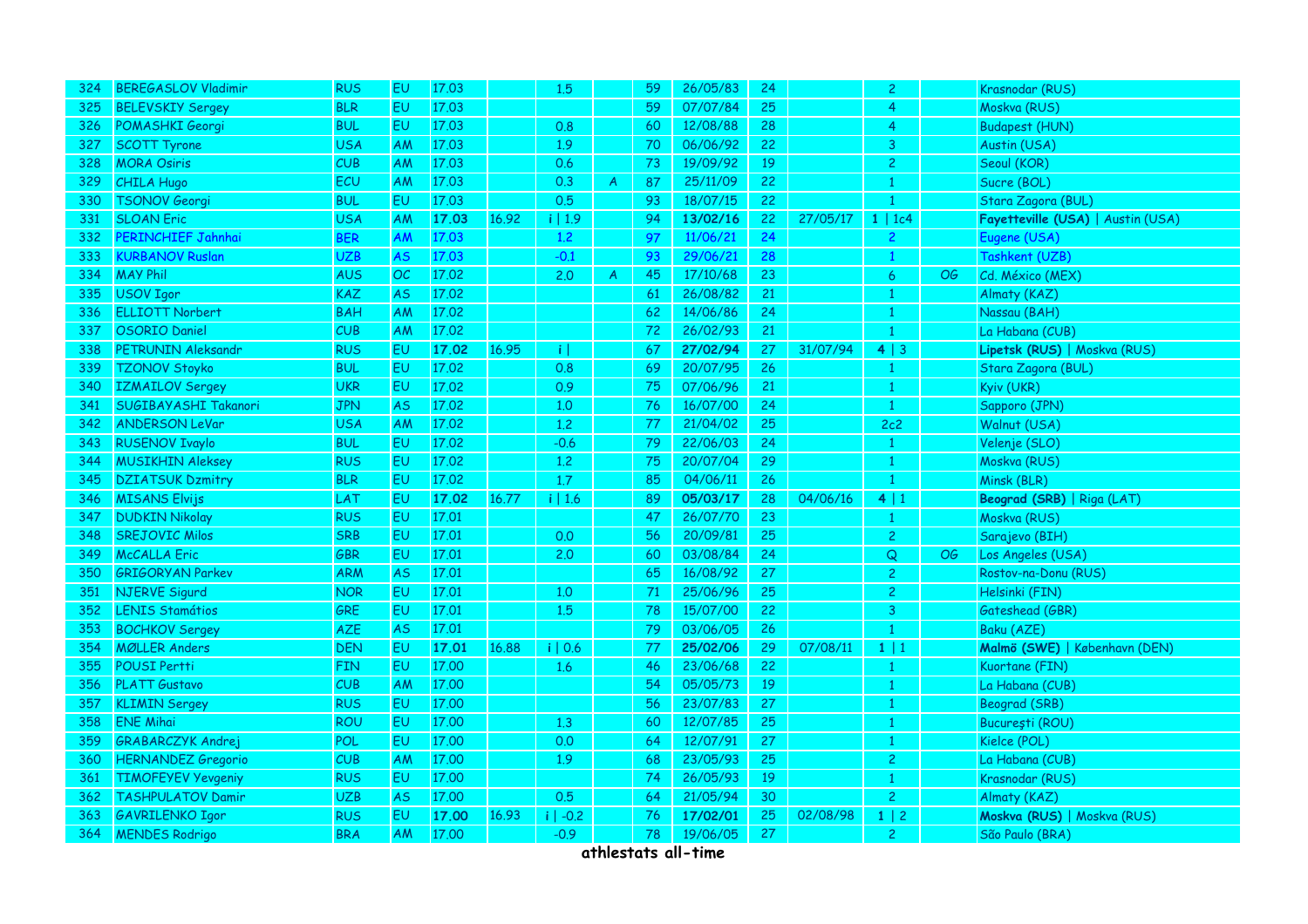| 365 | <b>VELTER Michael</b>        | <b>BEL</b> | EU        | 17.00 |       | $-0.8$    |   | 80 | 14/05/06 | 26 |          |                | Vilvoorde (BEL)                        |
|-----|------------------------------|------------|-----------|-------|-------|-----------|---|----|----------|----|----------|----------------|----------------------------------------|
| 366 | <b>ITO Riku</b>              | <b>JPN</b> | <b>AS</b> | 17.00 |       | 1,3       |   | 01 | 19/09/21 | 20 |          |                | Kumagaya (JPN)                         |
| 367 | <b>BAPTISTA Messias</b>      | <b>BRA</b> | AM        | 16.99 |       | 0.3       | A | 68 | 12/05/96 | 28 |          |                | Medellín (COL)                         |
| 368 | <b>POHLE Andreas</b>         | <b>GER</b> | EU        | 16.99 |       | 1.3       |   | 81 | 11/07/04 | 23 |          | -1             | <b>Braunschweig (RSA)</b>              |
| 369 | <b>MOISEENKO Taras</b>       | <b>UZB</b> | AS.       | 16.99 |       | 1.0       |   | 86 | 26/07/09 | 23 |          | $\overline{2}$ | Cheboksary (RUS)                       |
| 370 | ÁLVAREZ Alberto              | <b>MEX</b> | AM        | 16.99 |       | 1.9       |   | 91 | 16/04/16 | 25 |          |                | Norwalk (USA)                          |
| 371 | <b>HALIM Muhammad</b>        | <b>ISV</b> | AM        | 16.99 |       | 0.4       |   | 86 | 23/04/16 | 30 |          |                | <b>Baltimore (USA)</b>                 |
| 372 | <b>COLLIE-MINNS Lathone</b>  | <b>BAH</b> | AM        | 16.99 |       | $-0.2$    |   | 94 | 16/02/19 | 25 |          | -1             | Nassau (BAH)                           |
| 373 | <b>WALLACE Armani</b>        | <b>USA</b> | AM        | 16.99 |       | 1.1       |   | 97 | 07/06/19 | 22 |          | $\mathbf{3}$   | Austin (USA)                           |
| 374 | <b>HODEBAR Enzo</b>          | <b>FRA</b> | EU.       | 16.99 |       | 1.9       |   | 99 | 11/07/21 | 22 |          | 2f1            | Tallinn (EST)                          |
| 375 | <b>CRAFT John</b>            | <b>USA</b> | AM        | 16.98 |       | 1.2       |   | 47 | 16/06/73 | 26 |          |                | Bakersfield (USA)                      |
| 376 | <b>TIFF Milan</b>            | <b>USA</b> | AM        | 16.98 |       | 0.0       | A | 49 | 15/10/75 | 26 |          | $\overline{3}$ | Cd. México (MEX)                       |
| 377 | <b>BYKOV Sergey</b>          | <b>UKR</b> | EU        | 16.98 |       | $-0.2$    |   | 71 | 12/08/90 | 19 |          |                | Plovdiv (BUL)                          |
| 378 | <b>FATYANOV Aleksey</b>      | AZE        | <b>AS</b> | 16.98 |       | 1.5       |   | 69 | 02/06/91 | 22 |          | $\overline{c}$ | Riga (LAT)                             |
| 379 | <b>COLIBASEANU Laurentiu</b> | <b>ROU</b> | EU        | 16.98 |       |           |   | 69 | 13/06/92 | 23 |          |                | Pitesti (ROU)                          |
| 380 | <b>TROTS Andrey</b>          | <b>UKR</b> | EU        | 16.98 | 16.73 | i   0.5   |   | 78 | 03/02/02 | 24 | 06/08/00 | 2   2          | Samara (RUS)   Kyiv (UKR)              |
| 381 | ISHIKAWA Kazuyoshi           | <b>JPN</b> | <b>AS</b> | 16.98 |       | 1.5       |   | 82 | 10/10/04 | 22 |          |                | Yamaguchi (JPN)                        |
| 382 | <b>REID Julian</b>           | <b>JAM</b> | AM        | 16.98 |       | 1.4       |   | 88 | 13/06/09 | 21 |          |                | Fayetteville (USA)                     |
| 383 | <b>OLAMIGOKE Olu</b>         | <b>NGR</b> | <b>AF</b> | 16.98 |       | 0.9       |   | 90 | 14/09/15 | 25 |          | $\overline{2}$ | Brazzaville (CGO)                      |
| 384 | HECHAVARRÍA Andy E.          | CUB        | AM        | 16.98 |       | 0.1       |   | 00 | 10/02/19 | 19 |          | $\overline{c}$ | Camagüey (CUB)                         |
| 385 | <b>BRAN Mihai</b>            | <b>ROU</b> | EU        | 16.97 |       |           |   | 62 | 12/07/85 | 23 |          | $\overline{c}$ | București (ROU)                        |
| 386 | <b>AMINOV Ravil</b>          | <b>RUS</b> | EU.       | 16.97 |       | 0.3       |   | 63 | 07/09/86 | 23 |          | $\mathbf{2}$   | Volgograd (RUS)                        |
| 387 | <b>IGBINOGHENE Festus</b>    | <b>NGR</b> | AF        | 16.97 |       | 1.2       |   | 69 | 11/05/95 | 26 |          | -1             | Abilene (USA)                          |
| 388 | <b>WARE Von</b>              | <b>USA</b> | AM        | 16.97 |       | 1.7       |   | 75 | 21/07/98 | 23 |          | $\overline{4}$ | New York (USA)                         |
| 389 | <b>WILLIS Lawrence</b>       | <b>USA</b> | AM        | 16.97 |       | 1.2       |   | 81 | 24/06/07 | 26 |          | $\mathbf{2}$   | <b>Indianapolis (USA)</b>              |
| 390 | dos SANTOS Leonardo Elisário | <b>BRA</b> | AM        | 16.97 |       | 1.3       | A | 84 | 24/07/09 | 25 |          |                | Bogotá (COL)                           |
| 391 | <b>BRIGG Kane</b>            | <b>AUS</b> | OC        | 16.97 |       | 1.1       |   | 88 | 31/03/11 | 23 |          |                | Perth (AUS)                            |
| 392 | <b>LAMOU Martin</b>          | <b>FRA</b> | EU.       | 16.97 |       | 0.7       |   | 99 | 23/07/17 | 18 |          | $\mathbf{1}$   | Grosseto (ITA)                         |
| 393 | SONTAG Andrej                | POL        | EU        | 16.96 |       |           |   | 52 | 03/08/75 | 23 |          | -1             | Bydgoszcz (POL)                        |
| 394 | <b>BALCINDES Lazaro</b>      | CUB        | AM        | 16.96 |       | $-0.3$    |   | 63 | 20/09/85 | 22 |          |                | San Juan (PUR)                         |
| 395 | <b>ORDINA Tibor</b>          | <b>HUN</b> | <b>EU</b> | 16.96 | 16.90 | $i$   1.5 |   | 71 | 06/02/98 | 27 | 20/06/96 | 4   3          | <b>Budapest (HUN)   Budapest (HUN)</b> |
| 396 | <b>KRUHLIK Pawel</b>         | POL        | EU        | 16.96 |       | 0.4       |   | 83 | 02/06/07 | 24 |          |                | Biała Podlaska (POL)                   |
| 397 | <b>LAMB Bryce</b>            | <b>USA</b> | AM        | 16.96 | 16.56 | i   0.2   |   | 90 | 09/03/13 | 23 | 05/05/12 | $1c2$   1      | Fayetteville (USA)   Lubbock (USA)     |
| 398 | <b>DRACK Jonathan</b>        | <b>MRI</b> | <b>AF</b> | 16.96 |       | 1.5       |   | 88 | 29/07/15 | 27 |          |                | Castres (FRA)                          |
| 399 | van ASSEN Miguel             | <b>SUR</b> | AM        | 16.96 |       | 1,3       |   | 97 | 02/08/18 | 23 |          | $\overline{3}$ | Barranquilla (COL)                     |
| 400 | <b>SYEGAL Mikhail</b>        | <b>RUS</b> | EU        | 16.95 |       |           |   | 52 | 31/07/81 | 29 |          | -1             | Donetsk (UKR)                          |
| 401 | dos SANTOS Francisco Albino  | <b>BRA</b> | AM        | 16.95 |       | 0.8       |   | 60 | 02/09/85 | 25 |          | 5              | Kobe (JPN)                             |
| 402 | <b>GOTMAN Erich</b>          | <b>KAZ</b> | AS.       | 16.95 |       |           |   | 63 | 17/06/88 | 25 |          | $\overline{2}$ | Almaty (KAZ)                           |
| 403 | <b>PARISH Don</b>            | <b>USA</b> | AM        | 16.95 |       | 0.9       |   | 66 | 14/06/91 | 25 |          | 3              | New York (USA)                         |
| 404 | <b>RICHTER Karsten</b>       | GER        | EU        | 16.95 |       | 1,3       |   | 72 | 04/07/93 | 21 |          | 6              | <b>Bad Cannstadt (GER)</b>             |
| 405 | <b>COBB</b> Leonard          | <b>USA</b> | AM        | 16.95 |       |           |   | 75 | 18/03/95 | 20 |          | $\overline{c}$ | <b>Baton Rouge (USA)</b>               |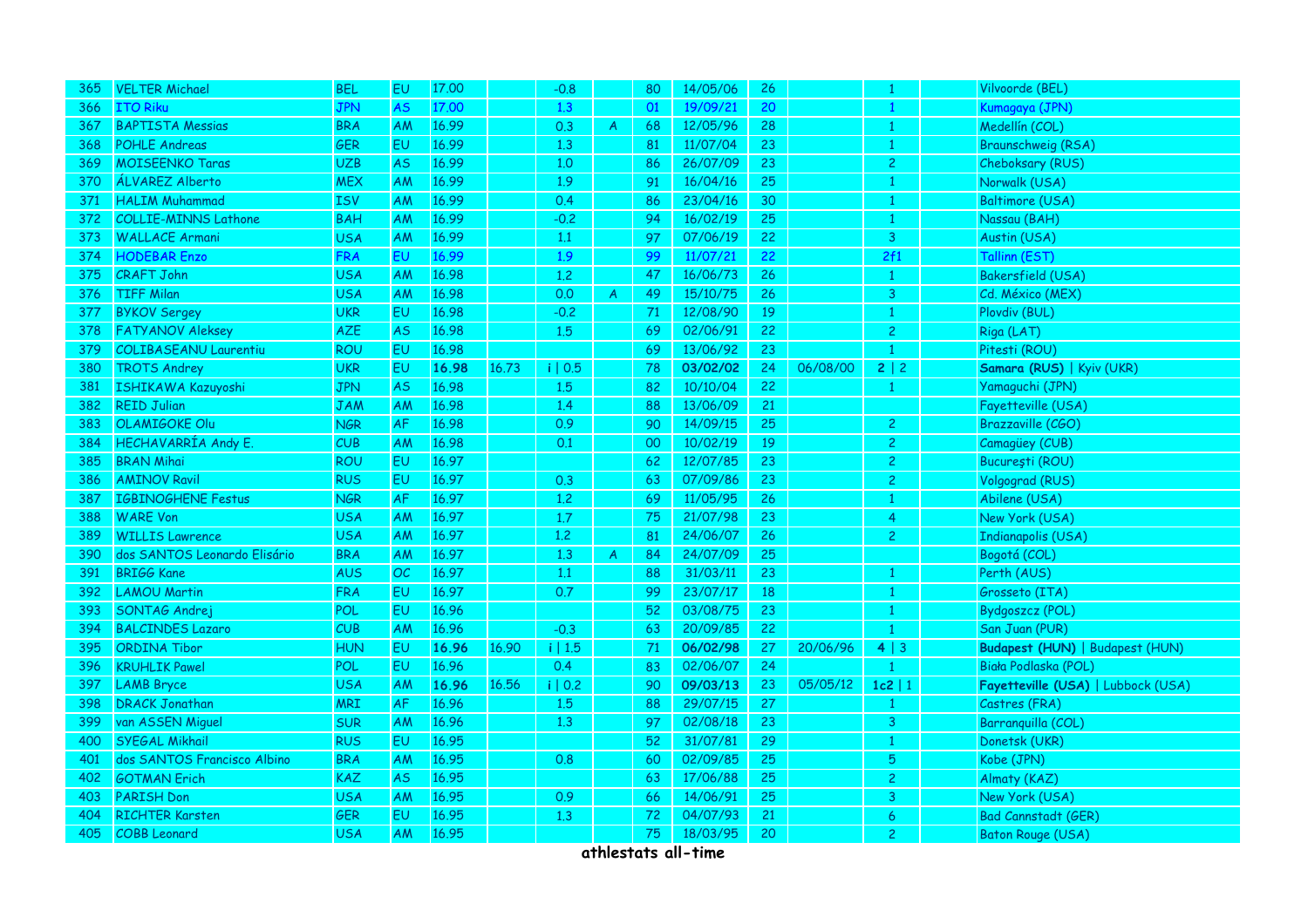| 406 | <b>MERILUOTO Johan</b>     | <b>FIN</b> | EU        | 16.95 |       | 1.4     |              | 74 | 02/08/00 | 26 |          |                | Turku (FIN)                       |
|-----|----------------------------|------------|-----------|-------|-------|---------|--------------|----|----------|----|----------|----------------|-----------------------------------|
| 407 | PINCEMAIL Sébastien        | <b>FRA</b> | EU        | 16.95 |       | 0.0     |              | 79 | 02/08/03 | 24 |          | $\overline{c}$ | Heusden-Zolder (BEL)              |
| 408 | <b>SCHENK Heinz-Gunter</b> | GER        | EU        | 16.94 |       |         |              | 42 | 15/06/72 | 30 |          | $\overline{c}$ | Potsdam (GER)                     |
| 409 | <b>KOVTUNOV Gennadiy</b>   | <b>UKR</b> | EU.       | 16.94 |       |         |              | 56 | 18/08/78 | 22 |          | 3              | Chișinău (MDA)                    |
| 410 | <b>LAMITIE Bernard</b>     | <b>FRA</b> | <b>EU</b> | 16.94 |       | 0.5     |              | 46 | 05/08/79 | 33 |          |                | Torino (ITA)                      |
| 411 | <b>JOHNSON Patterson</b>   | <b>BAH</b> | AM        | 16.94 |       |         |              | 64 | 17/06/88 | 24 |          |                | Nassau (BAH)                      |
| 412 | <b>XU Dongwen</b>          | <b>CHN</b> | AS.       | 16.94 |       | $-0.5$  |              | 68 | 12/09/93 | 25 |          | 3              | Beijing (CHN)                     |
| 413 | <b>TAYARI Avi</b>          | <b>ISR</b> | <b>AS</b> | 16.94 |       | 0.3     |              | 73 | 24/05/97 | 24 |          |                | Tel Aviv (ISR)                    |
| 414 | <b>DJURDJEVIC Zoran</b>    | <b>SRB</b> | EU        | 16.94 |       | 0.8     |              | 68 | 09/08/98 | 30 |          | -1             | Bajina Bašta (SRB)                |
| 415 | <b>KOLPAKOV Vitaliy</b>    | <b>UKR</b> | EU        | 16.94 |       | 0.7     |              | 72 | 24/07/99 | 27 |          | -1             | Belaya Tserkov (UKR)              |
| 416 | <b>TIMOFEYEV Stanislav</b> | <b>RUS</b> | <b>EU</b> | 16.93 |       |         |              | 56 | 12/09/82 | 26 |          |                | Krasnodar (RUS)                   |
| 417 | <b>KRUZHAKOV Andrey</b>    | <b>RUS</b> | <b>EU</b> | 16.93 |       |         |              | 61 | 18/08/89 | 28 |          | $\overline{1}$ | Chelyabinsk (RUS)                 |
| 418 | <b>MORENO Santiago</b>     | <b>ESP</b> | <b>EU</b> | 16.93 |       | 2,0     | A            | 64 | 04/07/91 | 27 |          |                | Ávila (ESP)                       |
| 419 | <b>ANSELM Garfield</b>     | <b>FRA</b> | EU        | 16.93 |       | 1.9     |              | 66 | 12/06/94 | 28 |          | $\overline{5}$ | Dijon (FRA)                       |
| 420 | POGASYAN Shirak            | <b>ARM</b> | AS        | 16.93 |       |         | A            | 69 | 02/07/94 | 25 |          | 3              | Tsakhkadzor (ARM)                 |
| 421 | da SILVA Hilton            | <b>BRA</b> | AM        | 16.93 |       | 1.2     |              | 87 | 19/09/10 | 23 |          |                | São Paulo (BRA)                   |
| 422 | <b>XU Xiaolong</b>         | CHN        | <b>AS</b> | 16.93 |       | 0.4     |              | 92 | 13/05/15 | 23 |          | 1              | Taiyuan (CHN)                     |
| 423 | NIASTSIARENKA Maksim       | <b>BLR</b> | EU        | 16.93 |       | 0.8     |              | 92 | 01/06/21 | 29 |          | -1             | Brest (BLR)                       |
| 424 | ZOLOTARYEV Aleksandr       | <b>RUS</b> | EU.       | 16.92 |       | 0.8     |              | 40 | 01/07/67 | 27 |          | -1             | Chorzów (POL)                     |
| 425 | <b>MAZZUCATO Roberto</b>   | <b>ITA</b> | <b>EU</b> | 16.92 |       | 2.0     |              | 54 | 05/08/79 | 25 |          | $\overline{2}$ | Torino (ITA)                      |
| 426 | <b>CHEKMARYOV Igor</b>     | <b>RUS</b> | EU        | 16.92 |       |         |              | 58 | 30/05/83 | 25 |          | $\overline{2}$ | Moskva (RUS)                      |
| 427 | <b>TIAN Hongxin</b>        | CHN        | <b>AS</b> | 16.92 |       |         |              | 61 | 09/06/85 | 24 |          | -1.            | Shanghai (CHN)                    |
| 428 | <b>GONZALES Juan A.</b>    | <b>ESP</b> | <b>EU</b> | 16.92 |       | 1.1     |              | 60 | 30/06/85 | 25 |          |                | Salamanca (ESP)                   |
| 429 | <b>ABADONI George</b>      | <b>NGR</b> | AF        | 16.92 |       |         |              | 64 | 18/06/87 | 23 |          | $\overline{c}$ | Lagos (NGR)                       |
| 430 | <b>SIMONSEN Paul</b>       | <b>AUS</b> | OC        | 16.92 |       | 1,0     |              | 67 | 26/11/89 | 22 |          | $\overline{c}$ | Adelaide (AUS)                    |
| 431 | <b>EFTENE Dorel</b>        | <b>ROU</b> | EU        | 16.92 | 16.32 | i   0.2 |              | 69 | 17/02/91 | 22 | 24/06/92 | 1 <sup>1</sup> | Bacău (ROU)                       |
| 432 | <b>KHAIDA Lotfi</b>        | <b>ALG</b> | AF        | 16.92 |       | $-0.1$  |              | 68 | 07/08/93 | 25 |          | 5              | Monaco (MON)                      |
| 433 | <b>FERNANDEZ Dennis</b>    | CUB        | AM        | 16.92 |       |         |              | 86 | 24/05/05 | 19 |          |                | Santiago de Cuba (CUB)            |
| 434 | <b>FLORANT Fabian</b>      | <b>NED</b> | EU.       | 16.92 |       | 2.0     |              | 83 | 30/04/16 | 33 |          |                | Clermont (USA)                    |
| 435 | <b>KÜBLER Klaus</b>        | <b>GER</b> | EU.       | 16.91 |       |         |              | 59 | 30/05/81 | 22 |          |                | Fürth (GER)                       |
| 436 | <b>MARQUETTI Hector</b>    | CUB        | <b>AM</b> | 16.91 |       |         |              | 68 | 26/07/87 | 19 |          |                | Caracas (VEN)                     |
| 437 | <b>EFTEMIE Ionel</b>       | <b>ROU</b> | EU        | 16.91 |       | 0.4     |              | 71 | 16/06/96 | 25 |          |                | București (ROU)                   |
| 438 | <b>LAO</b> Jianfeng        | <b>CHN</b> | AS.       | 16.91 |       | 1.0     |              | 75 | 07/06/00 | 25 |          | -1             | Jinzhou (CHN)                     |
| 439 | <b>SANOU Olivier</b>       | <b>BUR</b> | <b>AF</b> | 16.91 |       | 1.3     |              | 75 | 06/08/03 | 28 |          |                | Castres (FRA)                     |
| 440 | <b>SERHYEYEV Aleksandr</b> | <b>UKR</b> | EU.       | 16.91 |       | 0.9     |              | 86 | 23/07/09 | 23 |          | $\overline{4}$ | Yalta (UKR)                       |
| 441 | PLATNITSKI Dzmitry         | <b>BLR</b> | EU.       | 16.91 |       | 1.4     |              | 88 | 22/05/10 | 22 |          |                | <b>Brest Litevsk (BLR)</b>        |
| 442 | <b>HONEYCUTT Joshua</b>    | <b>USA</b> | AM        | 16.91 | 16.83 | i   0.8 | $\mathsf{A}$ | 89 | 05/03/17 | 28 | 11/05/14 | 3 1            | Albuquerque (USA)   Emporia (USA) |
| 443 | <b>VELASQUEZ Juan</b>      | CUB        | <b>AM</b> | 16.90 |       | 2.0     |              | 52 | 22/08/77 | 25 |          | 4              | Sofia (BUL)                       |
| 444 | <b>HERRERA</b> Alejandro   | CUB        | AM        | 16.90 |       | 1.5     |              | 58 | 24/05/80 | 22 |          |                | La Habana (CUB)                   |
| 445 | <b>RENE-CORAIL Alain</b>   | <b>FRA</b> | EU        | 16.90 |       | 1.0     |              | 62 | 20/06/87 | 25 |          |                | Colombes (FRA)                    |
| 446 | <b>HARRIS Mike</b>         | USA        | AM        | 16.90 |       |         |              | 67 | 15/05/93 | 26 |          |                | Seattle (USA)                     |
|     |                            |            |           |       |       |         |              |    |          |    |          |                |                                   |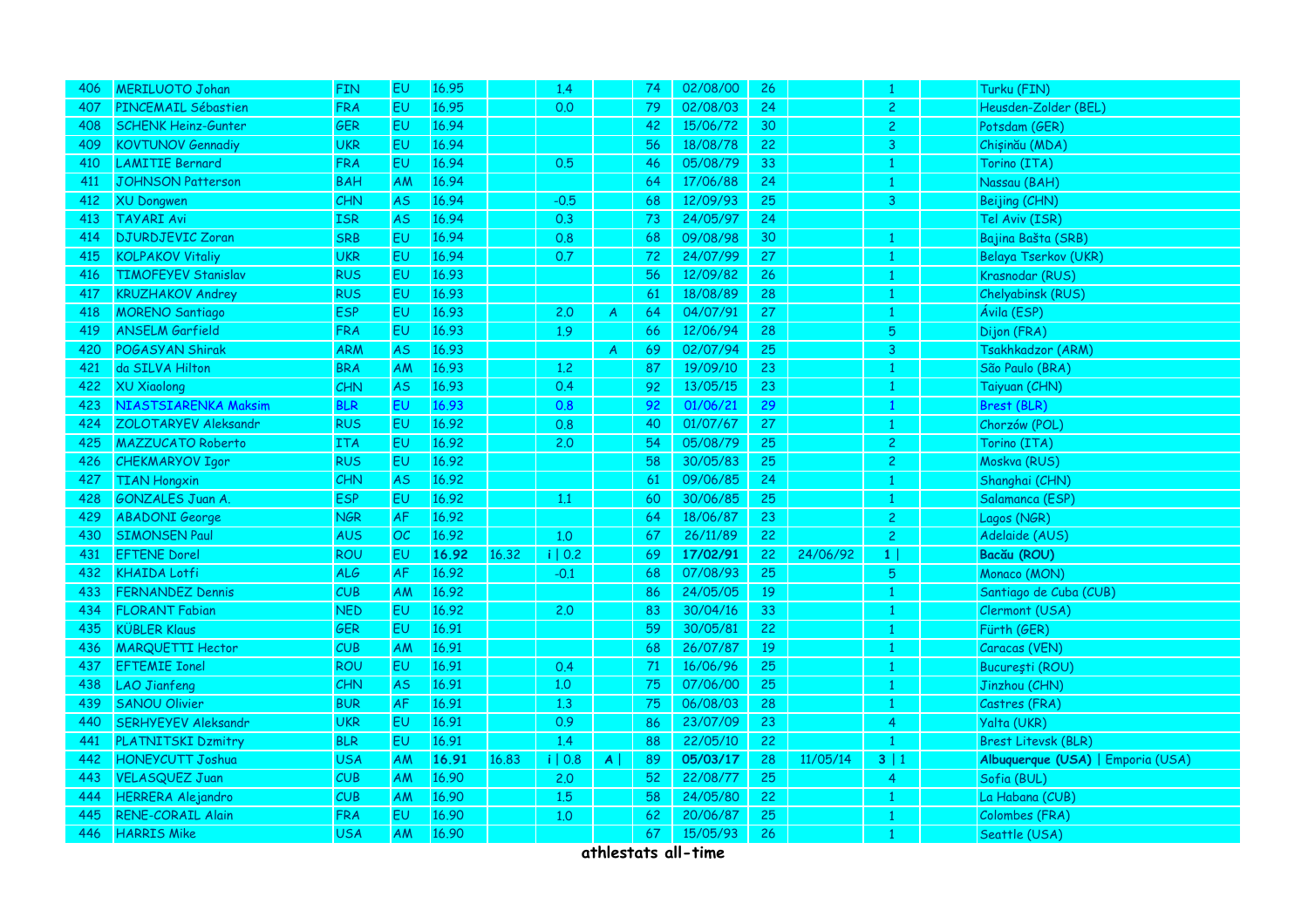| 447 | <b>DOROSHIN Aleksandr</b>     | <b>RUS</b> | EU.       | 16.90 |       | $-0.8$            |    | 72 | 02/08/98 | 26 |          | 3              | Moskva (RUS)                    |
|-----|-------------------------------|------------|-----------|-------|-------|-------------------|----|----|----------|----|----------|----------------|---------------------------------|
| 448 | <b>HAMIMID Mohamed</b>        | <b>FRA</b> | EU.       | 16.90 |       | 0.3               |    | 73 | 31/07/99 | 26 |          | $\overline{2}$ | Niort (FRA)                     |
| 449 | <b>MOEDE Thomas</b>           | GER        | <b>EU</b> | 16.90 |       | 0.0               |    | 77 | 01/07/01 | 24 |          | -1             | Stuttgart (GER)                 |
| 450 | <b>HERCULES Christopher</b>   | <b>USA</b> | AM        | 16.90 |       | 1.1               |    | 79 | 22/05/05 | 26 |          | $\overline{c}$ | Carson (USA)                    |
| 451 | <b>EFREMOV Ilya</b>           | <b>RUS</b> | EU.       | 16.90 |       | $-0.6$            |    | 88 | 06/07/08 | 20 |          | 3              | Tula (RUS)                      |
| 452 | <b>POTAPTSEV Ilya</b>         | <b>RUS</b> | <b>EU</b> | 16.90 |       | 2.0               |    | 93 | 17/06/15 | 22 |          | $\overline{c}$ | Saransk (RUS)                   |
| 453 | <b>BANDARENKA Artsem</b>      | <b>BLR</b> | EU.       | 16.90 |       | 2.0               |    | 91 | 25/06/16 | 25 |          |                | Grodno (BLR)                    |
| 454 | <b>BERZINS Dainis</b>         | LAT        | <b>EU</b> | 16.89 |       |                   |    | 66 | 26/07/87 | 21 |          |                | Riga (LAT)                      |
| 455 | <b>SHKARPOV Vyacheslav</b>    | <b>UKR</b> | EU        | 16.89 |       |                   |    | 66 | 24/07/88 | 22 |          | $\overline{c}$ | Chernigov (UKR)                 |
| 456 | <b>IVANOV Nikolay</b>         | <b>BUL</b> | EU.       | 16.89 |       | 1.9               |    | 63 | 03/09/88 | 25 |          | $\overline{2}$ | Sofia (BUL)                     |
| 457 | <b>OLIVIER Wilkus</b>         | <b>RSA</b> | <b>AF</b> | 16.89 |       | 1.4               | A  | 68 | 18/03/94 | 26 |          |                | Pietersburg (RSA)               |
| 458 | <b>MITIRICA Dan</b>           | <b>ROU</b> | EU        | 16.89 |       | 0.2               |    | 69 | 13/06/97 | 28 |          |                | București (ROU)                 |
| 459 | <b>LIMO Remmy</b>             | <b>KEN</b> | AF        | 16.89 |       | 0.1               |    | 71 | 18/09/98 | 27 |          | 3              | Kuala Lumpur (MAS)              |
| 460 | <b>KOLOSOV Dmitriy</b>        | <b>RUS</b> | EU        | 16.89 |       |                   |    | 86 | 22/05/11 | 25 |          | -1             | Moskva (RUS)                    |
| 461 | <b>NIMA Issam</b>             | <b>ALG</b> | <b>AF</b> | 16.89 |       | $-0.9$            |    | 79 | 11/06/12 | 33 |          |                | Praha (CZE)                     |
| 462 | SORNOZA José Adrián           | ECU        | <b>AM</b> | 16.89 |       | 0.4               | A  | 92 | 15/06/12 | 20 |          |                | Quito (ECU)                     |
| 463 | <b>BENTO Kauam</b>            | <b>BRA</b> | <b>AM</b> | 16.89 |       | $-0.7$            |    | 93 | 14/06/14 | 21 |          | $\mathbf{1}$   | São Paulo (BRA)                 |
| 464 | <b>JORDAN Alphonso</b>        | USA        | <b>AM</b> | 16.89 |       | 0.9               |    | 87 | 28/06/15 | 28 |          | 1c1            | Eugene (USA)                    |
| 465 | <b>TARASOV Sergey</b>         | <b>RUS</b> | EU.       | 16,88 |       |                   |    | 62 | 10/08/85 | 23 |          | -1             | Donetsk (UKR)                   |
| 466 | <b>TORRES Barbaro</b>         | CUB        | AM        | 16.88 |       | 1.6               |    | 63 | 23/02/86 | 23 |          | 3              | Santiago de Cuba (CUB)          |
| 467 | <b>GREENE Joe</b>             | USA        | ΑM        | 16.88 |       | 1.4               |    | 67 | 16/06/89 | 22 |          | 3              | Houston (USA)                   |
| 468 | <b>KOMATSU Takashi</b>        | <b>JPN</b> | <b>AS</b> | 16.88 |       | 1,2               |    | 67 | 14/10/94 | 27 |          | 2 <sup>1</sup> | Hiroshima (JPN)                 |
| 469 | <b>HEDMAN Lars</b>            | <b>SWE</b> | EU        | 16.88 | 16.71 | i   0.7           |    | 67 | 05/03/95 | 28 | 27/08/94 | $1 \mid 2$     | Kuopio (FIN)   Stockholm (SWE)  |
| 470 | <b>TEMACINI Sief El Islem</b> | <b>ALG</b> | <b>AF</b> | 16,88 |       | 2.0               |    | 88 | 23/04/11 | 23 |          |                | Alger (ALG)                     |
| 471 | HASEGAWA Daigo                | <b>JPN</b> | <b>AS</b> | 16.88 |       | 0.2               |    | 90 | 29/04/16 | 26 |          |                | Hiroshima (JPN)                 |
| 472 | <b>CHITHRAVEL Praveen</b>     | <b>IND</b> | AS        | 16.88 |       | $-0.3$            |    | 01 | 19/09/21 | 20 |          |                | Warangal (IND)                  |
| 473 | KUUSKASJÄRVI Pentti           | <b>FIN</b> | EU        | 16.87 |       | 2,0               |    | 46 | 31/08/75 | 29 |          | -1             | Helsinki (FIN)                  |
| 474 | <b>VYCICHLO Jiri</b>          | CZE        | EU        | 16.87 |       | 1.4               |    | 46 | 16/05/76 | 30 |          |                | Praha (CZE)                     |
| 475 | <b>MAKIN Michael</b>          | GBR        | EU        | 16.87 |       | 1.7               |    | 62 | 02/08/86 | 24 |          | $\overline{c}$ | Edinburgh (GBR)                 |
| 476 | <b>AVRAMOV Nikolai</b>        | <b>BUL</b> | EU        | 16,87 |       | 1.8               |    | 67 | 04/06/89 | 22 |          | -1             | Sofia (BUL)                     |
| 477 | <b>SABULEI James</b>          | <b>KEN</b> | <b>AF</b> | 16.87 |       |                   | A. | 69 | 05/05/91 | 22 |          |                | Kakamega (KEN)                  |
| 478 | <b>SINTELYOV Roman</b>        | UKR        | EU        | 16.87 | 16.62 | ΠĪ                |    | 68 | 21/02/92 | 24 | 13/07/90 | 1 1            | Kyiv (UKR)   Mielec (POL)       |
| 479 | PALOCZI Gyula                 | HUN        | EU        | 16.87 |       | 1.9               |    | 62 | 31/07/93 | 31 |          |                | Tata (HUN)                      |
| 480 | <b>CHAPADO Raúl</b>           | <b>ESP</b> | <b>EU</b> | 16.87 | 16.83 | i   1.4           |    | 70 | 01/03/98 | 28 | 20/08/97 | 5 2            | Valencia (ESP)   Rovereto (ITA) |
| 481 | <b>DIMITROV Rumen</b>         | <b>BUL</b> | EU        | 16.87 |       | 1.7               |    | 86 | 18/07/15 | 29 |          | $\overline{2}$ | Stara Zagora (BUL)              |
| 482 | <b>YAMAMOTO Ryoma</b>         | <b>JPN</b> | <b>AS</b> | 16.87 |       | 1.8               |    | 95 | 29/04/17 | 22 |          |                | Hiroshima (JPN)                 |
| 483 | de SÁ Mateus Daniel           | <b>BRA</b> | AM        | 16.87 |       | 0.5               |    | 95 | 03/06/17 | 22 |          | -1             | São Bernardo do Campo (BRA)     |
| 484 | RABOTSCHEV Valeri             | <b>RUS</b> | EU        | 16.86 |       |                   |    | 46 | 13/10/74 | 28 |          |                | Adler (RUS)                     |
| 485 | <b>GRIMES Arnold</b>          | <b>USA</b> | AM        | 16.86 | 16.63 | $\lceil i \rceil$ |    | 53 | 14/03/75 | 22 | 03/06/77 | $1 \mid 2$     | Detroit (USA)   Champaign (USA) |
| 486 | <b>CHOCHEV Atanas</b>         | <b>BUL</b> | EU        | 16.86 |       |                   |    | 57 | 03/05/80 | 23 |          | -1             | Sofia (BUL)                     |
| 487 | <b>CALDWELL Greg</b>          | <b>USA</b> | <b>AM</b> | 16.86 |       | 0.0               |    | 57 | 21/06/81 | 24 |          | 5              | Sacramento (USA)                |
|     |                               |            |           |       |       |                   |    |    |          |    |          |                |                                 |